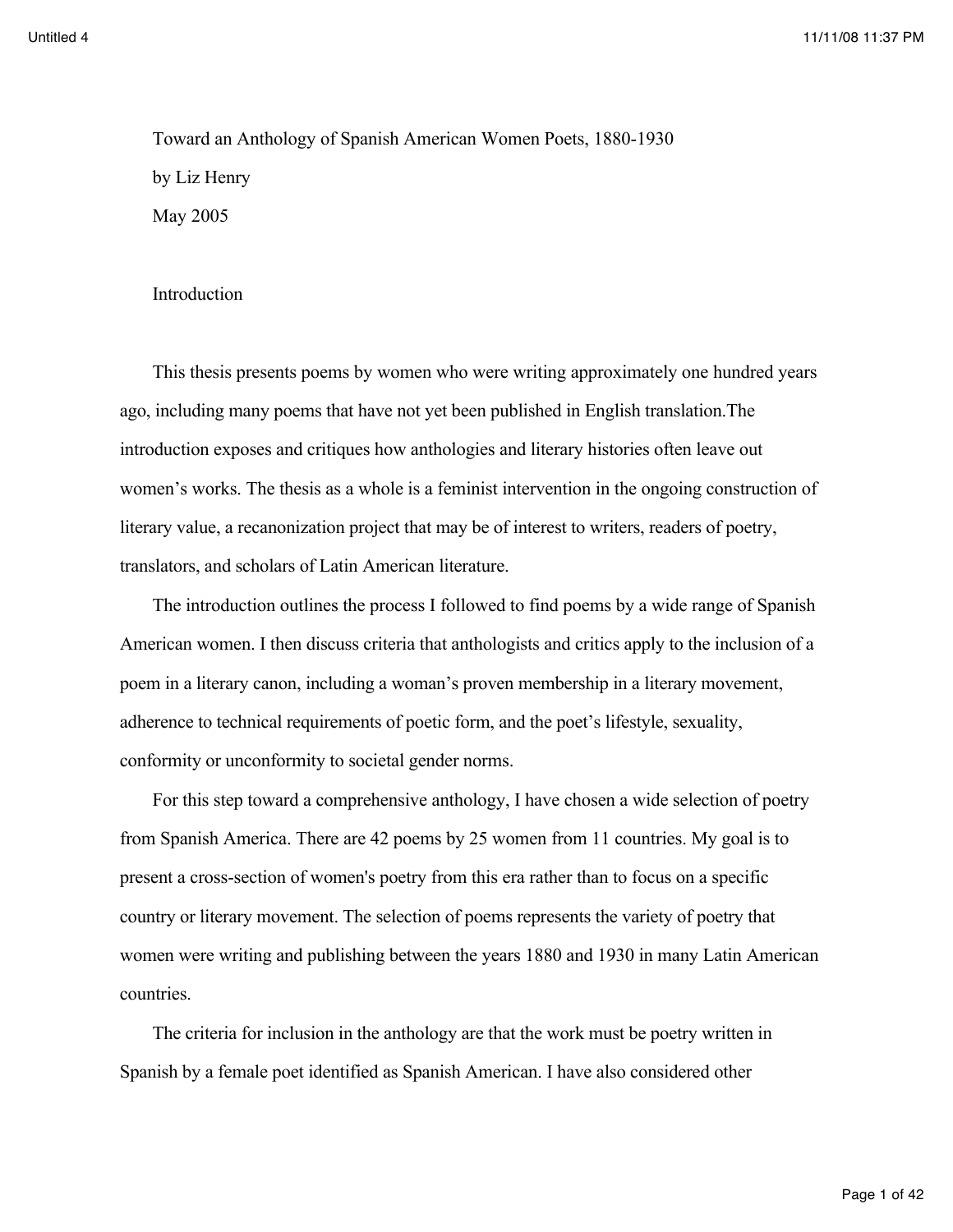qualities, any one of which brought the work to my attention and which made it a strong candidate for inclusion: the work is of high literary quality by my own judgement; the work was important in its time; the work is by a woman who was part of a known community of women writers; the work has a strong feminist message; the work is representative of a wellknown category or type of poetry of its time and place. In some cases, I have chosen to include poems from small country-specific anthologies, even though I only have one or two examples of the poet's work and minimal biographical information.

Many poems in this anthology treat the same themes or subjects, or appear to be intertextual with other poems. While it is not possible for me to prove that María Eugenia Vaz Ferreira wrote "Las ondines" after reading Juana Borrero's "Hijas de Ran" –both about ondines, or female Nordic wave spirits–it seems probable both poets were reflecting common sources of culture, whether poetry, painting, or myth. Tracing such intertextualities is one way that the importance or interestingness of a poem is constructed.

The poems are arranged by author, in chronological order according to the approximate date that the author first began publishing. This method of juxtaposition shows patterns that would be obscured by arranging the work by its own publication date or by the authors' birthdates. For example, Uruguayan poet María Eugenia Vaz Ferreira was publishing in the late 1890s and early 1900s, and was active in literary communities, but her book was not published until after her death in 1924. If the work were to be placed next to other work from 1924, Vaz Ferreira's context would be shifted away from the time when her impact as a writer and thinker began to be part of public discourse.

The editors of *The Penguin Book of Women Poets* adopt a similar approach to chronological organization, explaining in their preface:

> The organization of the book according to chronological development seemed to us the logical way to achieve a comparative perspective and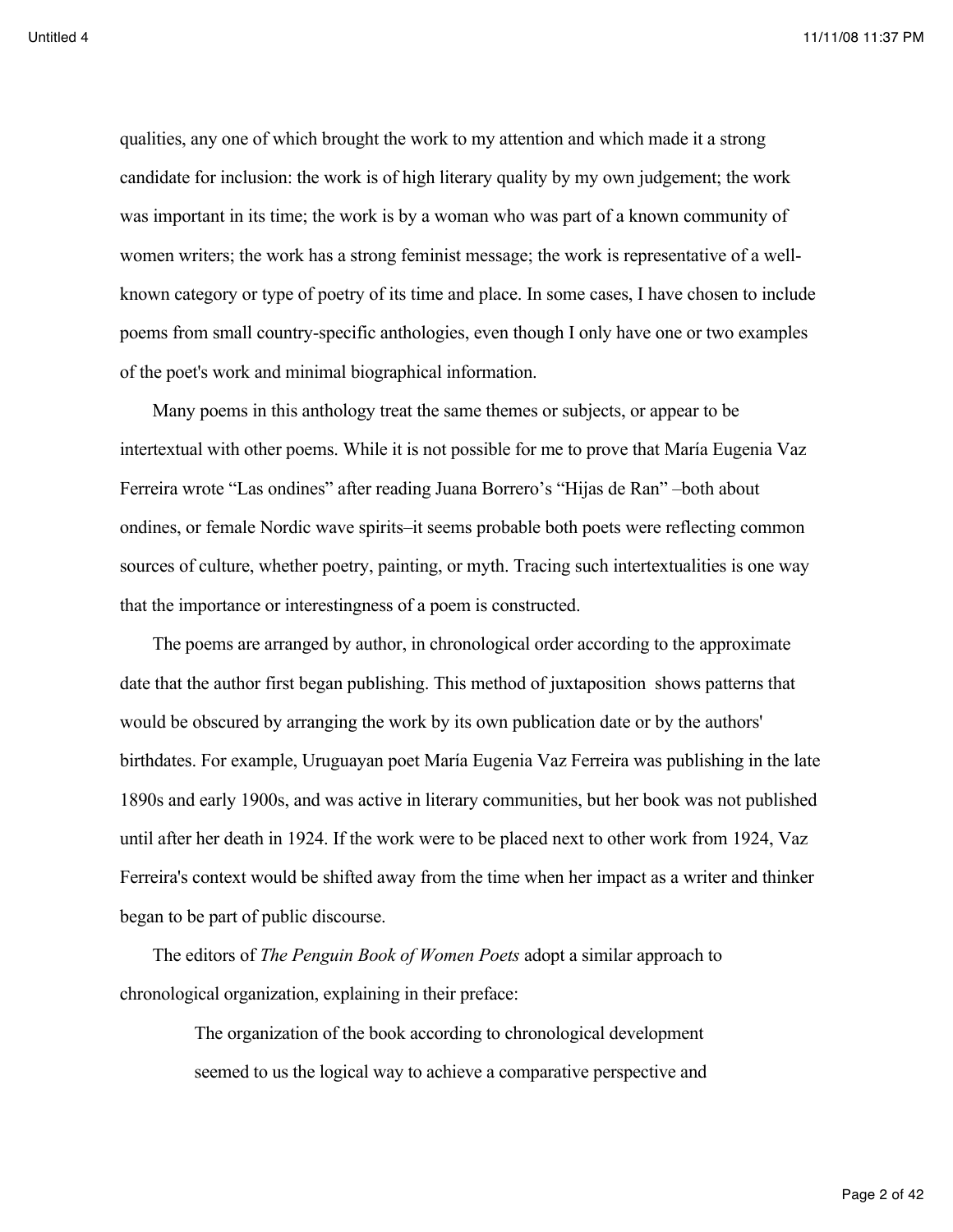to avoid creating merely inadequate anthologies of the various national literatures. When poets of the same periods are placed side by side, whatever the differences in their respective traditions, suggestive similarities of genre and motif emerge. (Cosman, Keefe, and Weaver 32)

This principle is especially important for anthologies of women's work because of the barriers to publication and critical consideration that women face.

In my research, I turned to current poetry anthologies from the United States, then moved to current and past anthologies and literary histories published in Spain and Latin America; then to anthologies by country and books by the individual women I found.

Why make an anthology rather than choosing a single poet and exploring her work and biography in depth? My hope is that translators and critics will find new projects in this anthology, which will function as an entry point to encourage interest in many women poets who have been or are being dropped from the literary canon. I would also like to establish a solid body of women's writing to provide context for reading other women's writing that is tenatively included in canons of Latin American writing. In other words, I think readings of Gabriela Mistral or Delmira Agustini change when their work is seen in the context of work by their female contemporaries.

Last but not least, I would like to shift the balance of gender in the practice of defining literary movements and other groupings of poetic styles. By re-presenting a broad range of women's work from a particular time period, I hope to make it possible to refocus current definitions of literary quality. For example, *modernismo* as a movement was defined from men's work, and then, in many cases, quality was determined from whether a poem and a poet's life fit that definition of modernismo. Therefore, I feel it is a useful experiment to begin to define literary categories from a body of women's work, from which it is possible to form other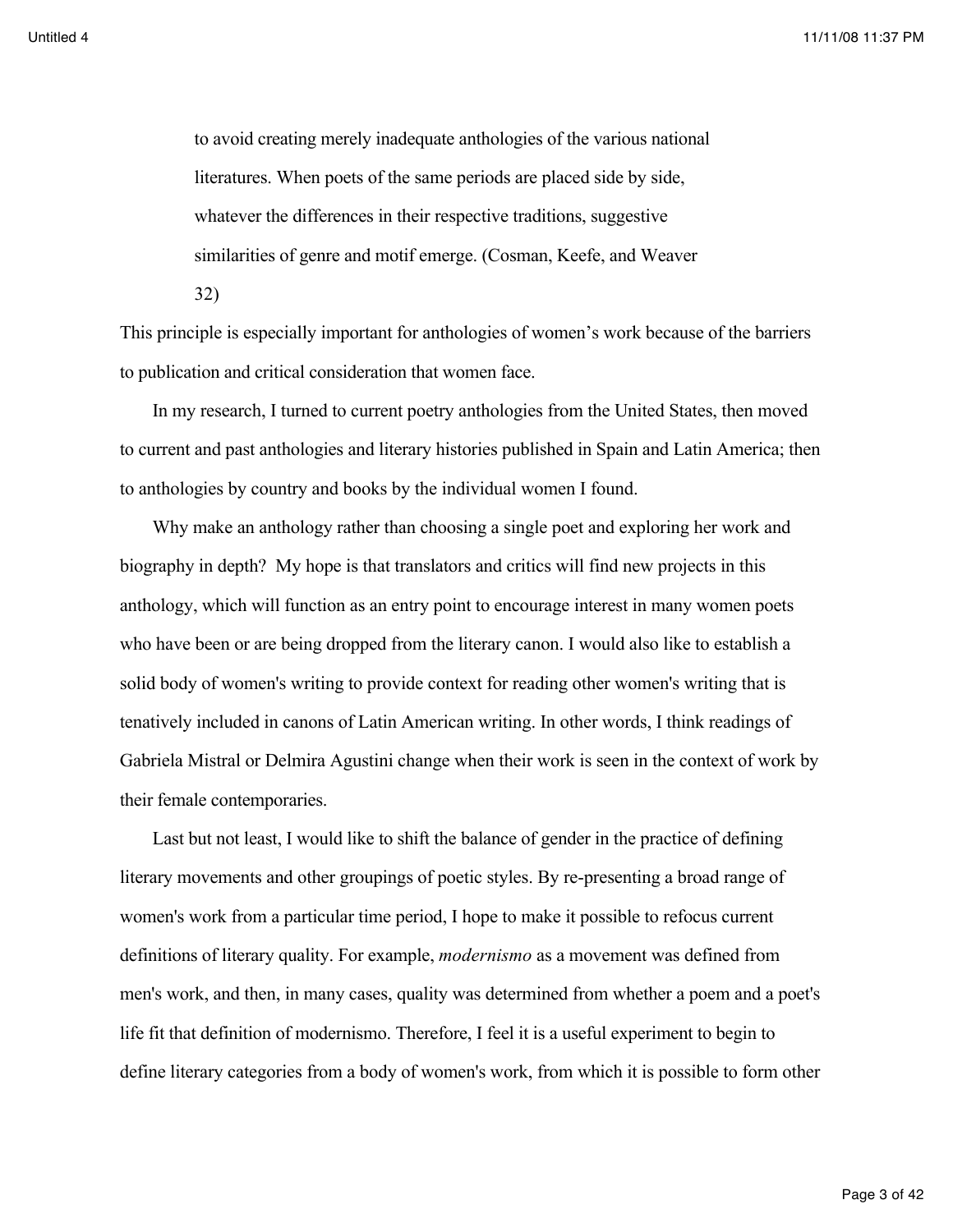parameters of literary quality. To begin that task, it was first necessary to find the women's poetry.

I began this project with the assumption and belief that there were women poets in Latin America 100 years ago who are worth reading today. My initial questions were: Which women were writing? What were their names? Where and how can I find their work to judge it for myself?

I found these women poets by looking in a broad range of anthologies, literary histories, encyclopedias of Latin American authors, and bibliographies in Spanish and English. None of the pan-Latin American anthologies brought me to a comprehensive picture of what women were writing in the late 19th and early 20th centuries. In fact, most anthologies had a very small proportion of women to men. It would be a natural question for a 21st century United States reader and perhaps even a Latin American one, to ask, "Why were there so few women poets in Latin America?"

María Monvel is one editor who tried to open her anthology across national borders. Monvel began her 1929 anthology, *Poetisas de América*, with the sentence, "¿Por qué hay en América tantas poetisas?" 'Why are there so many women poets in America?' as if it were selfevident there were many excellent Latin American women poets and always had been (9). (All translations are mine unless otherwise noted.) This question of Monvel's and the assumptions behind it would be a surprise to anyone looking through, for example, Cesar Aira's 2001 *Diccionario de autores latinoamericanos*, in which women poets and fiction writers are few and far between.

I read work by many women and gathered more good poetry than I could put into this project. I noticed a common theme in many anthologies, including those which were promoting a feminist view: they hailed women's recent work as if women's poetry were a new phenomenon. As Adrienne Rich said in 1980: "Each feminist work has tended to be received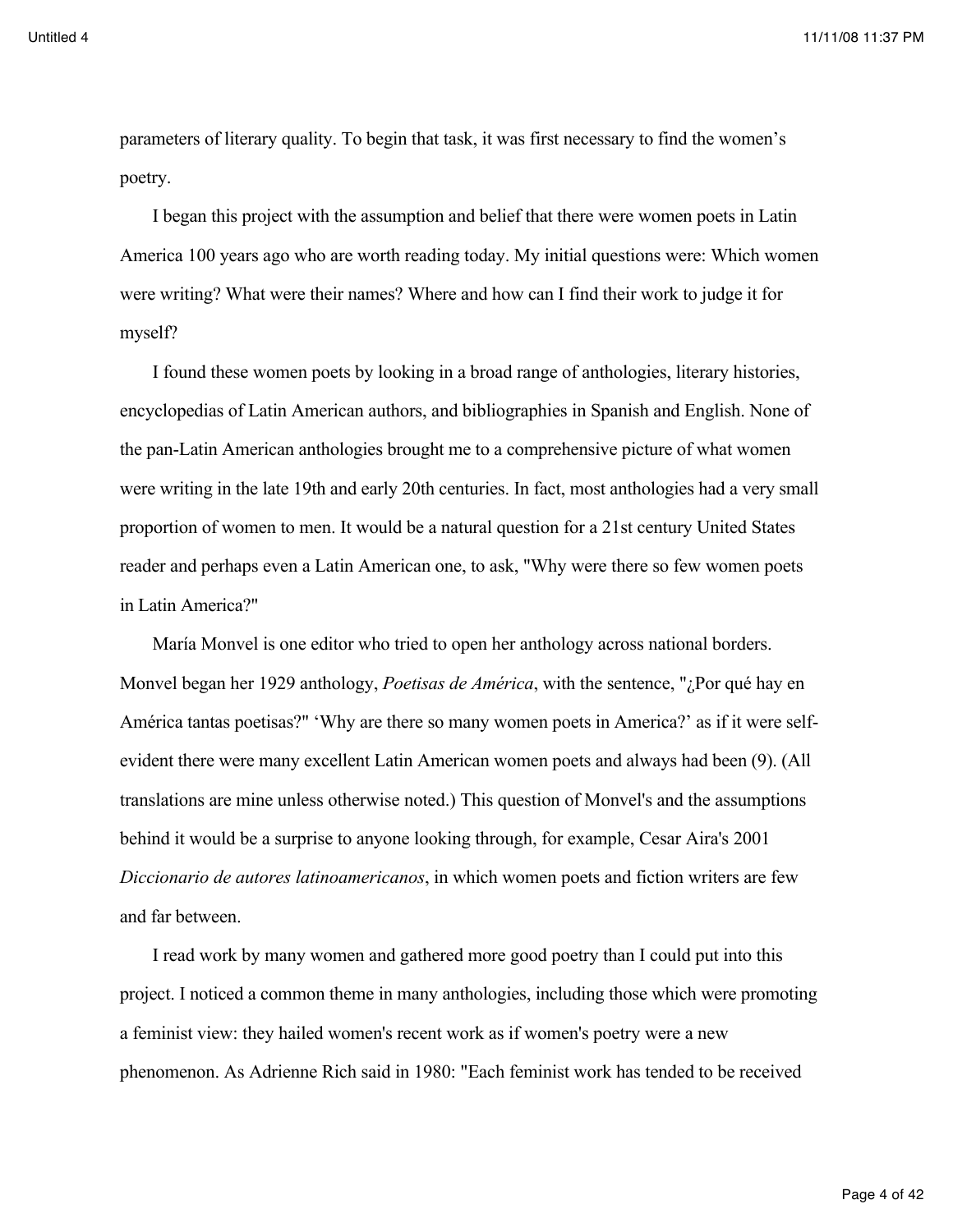as if it emerged from nowhere; as if each one of us had lived, thought, and worked without any historical past or contextual present. This is one of the ways in which women's work and thinking has been made to seem sporadic, errant, orphaned of any tradition of its own" (11). Joanna Russ also pointed out this problem in *How To Suppress Women's Writing* (1983); she calls it "the myth of the isolated achievement" (62). This isolation was especially apparent in short biographical notes in poetry anthologies, in which male poets were discussed in a context of other men, while women poets were presented as lone examples of excellence.

 In general, anthologies focus on a language, a region, a time period, or gender. They try to cover all literature produced in Spanish in any country, or focus on either Spain or Latin America, or sometimes Central America. Anthologies also focus by literary movement, so that there are anthologies of romanticism, modernismo, or the vanguard of the 1920s.

Women-only anthologies were extremely useful, but tended to be particular to one country. While I found anthologies of Colombian, or Cuban, or Guatemalan women poets, there was very little broad-scale attempt to integrate their writing into other literary collections. Anthologies overtly based on gender identity were more rare than anthologies based on national identity or inclusion in a literary movement.

"El sexismo en las antologías," a 1978 essay by Beth Miller, analyzes the composition of numerous anthologies of Mexican and United States poets. Miller goes through a selection of well-known anthologies and notes that the ratio of women to men is almost never more than 1 in 10. It is often much lower.

*The Borzoi Anthology of Latin American Literature From the Time of Columbus to the Twentieth Century* contains almost no women poets or prose writers: from Sor Juana Inez de la Cruz in the late 1600s, the book skips to Delmira Agustini and Gabriela Mistral in the 20th century. I was unwilling to conclude from this general pattern that women's poetry was of low quality in general and that Mistral and Agustini were exceptions. As I continued looking at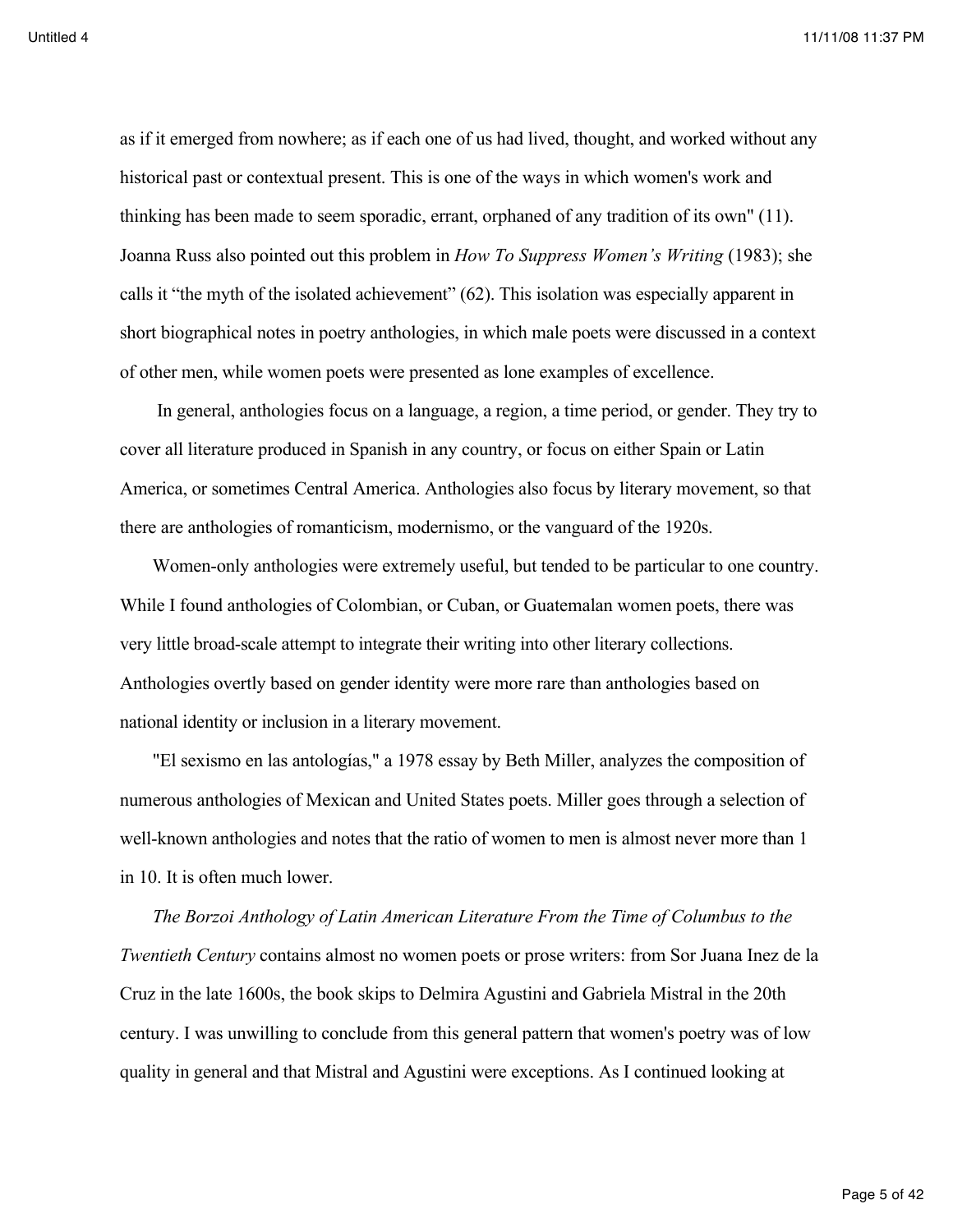pan-Latin-American anthologies, I noticed that the ratio of women to men remained nearly the same. Mistral was always present, usually with one or two other women poets and a statement that these women were exceptions. In each new anthology, I found different women chosen as significant and worthy of inclusion.

The woman-only anthologies that matched my ideas most closely were *Open to the Sun* and *Voces Femeninas Del Mundo Hispánico: Antología de Poesia*. Though the focus of both was later in the 20th century, they were extremely useful. *Open to the Sun* notes that the work has been selected in part to refute the claims of patriarchal critics that women's poetry is overly sentimental, "a doleful, languid expression of no poetic value and which only serves as an offensively intimate confession" (Wieser 1). Ramiro Lagos' *Voces Femininas* anthology was excellent at outlining the women-only anthology as a feminist canonization project, drawing lines to anonymous women poets of the Middle Ages and to fifteenth century poets like Florencia Pinar and Marcia Belisarda (12). Brief notes on the literary history of each country provided lists of names of the precursors to the more modern poets whose work was actually included.

I then began to look for collections of poetry grouped by nation, with country-specific anthologies leading to many more women. I found some of these works from the bibliographies of general anthologies. Anthologies that included even one token woman writer were rare exceptions. A 1:10 ratio started to look radical and progressive to me.

There was no set way to find these books. Subject cataloguing was unreliable, and browsing the shelves was crucial. From what I found, I branched out to individual writers or to other anthologies or works referenced in a book's bibliography. While this is of course a normal procedure for scholarly research, I felt that it was more difficult than it should have been to find women writers, to answer the simple question, "What women were writing in Latin America during a particular time period?" and then to find their work to judge it for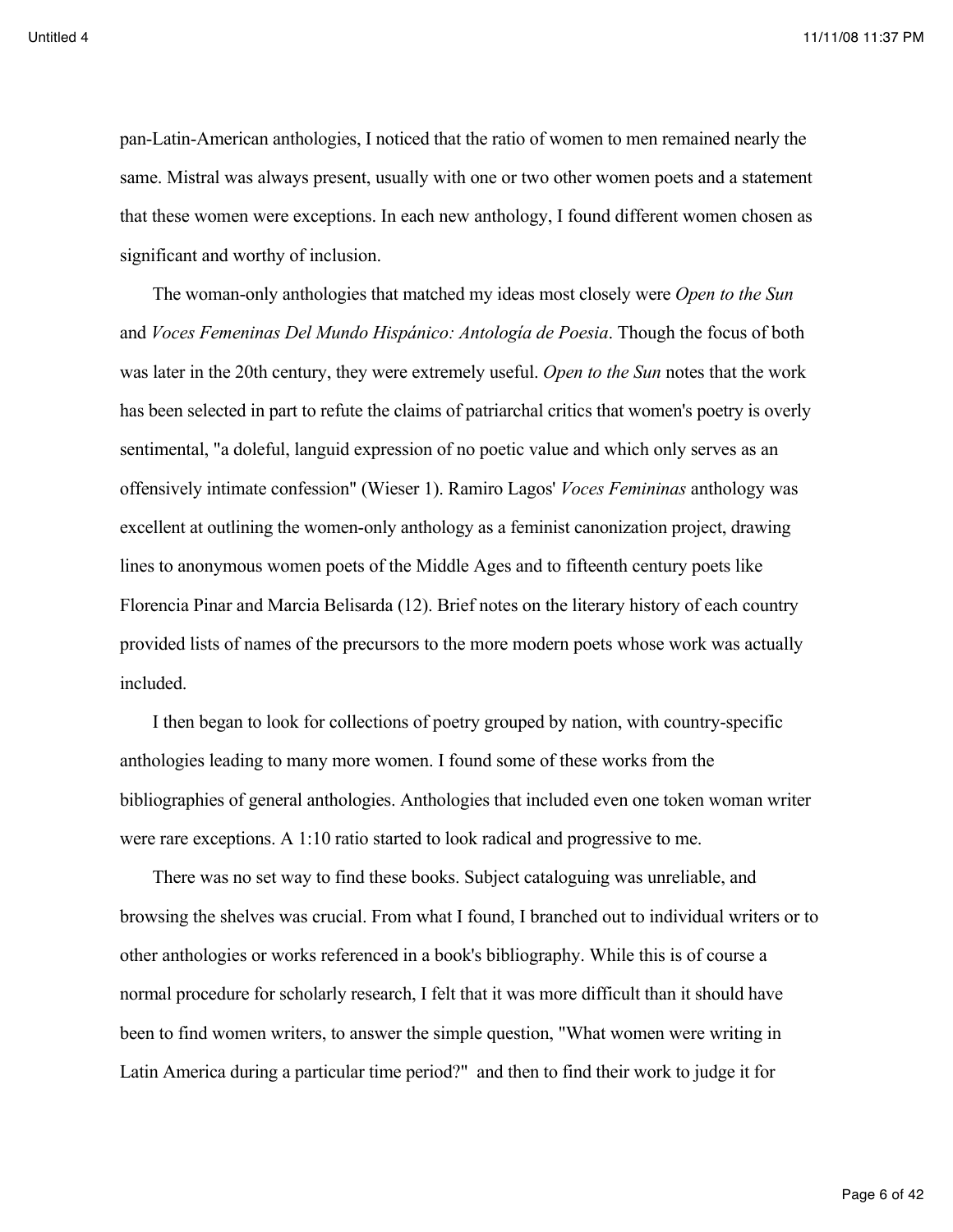myself.

National bibliographies are useful; works like Sarah Bollo's *Literatura Uruguaya: 1807-1965*. Other bibliographies group writers by nation or by their perceived inclusion within a literary movement. There is no apparent reason not to index or group writers by gender, yet it is rarely done. It is surprising, and worth exploring further, that anthologies grouping writers by nation often include women poets, while those grouping by literary category, in other words by a literary movement such as romanticism, modernism, or the vanguard, almost completely exclude women. As reference works such as these move online into databases and tagged encyclopedia entries, authors can be identified by qualities other than nation or movement; qualities such as gender.

Often, biographical notes on one woman writer have led me to another. I first learned of the existence of María Eugenia Vaz Ferreira in a paragraph or two about Juana de Ibarbourou. After that, I found mention of Vaz Ferreira's name elsewhere but had difficulty finding examples of her work. In fact, most of the women in my anthology are out of print, and, aside from Mistral, Storni, Agustini, and a few scattered poems from others, their work has not been published in English translation.

The internal structure of literary histories can show how women are marginalized by critics. Women often surface at the ends of chapters, appear in a subheading near the end of a chapter or a section on an era or literary category, or are clustered together in a chapter at the end of a book. For example, in *Historia esencial de la literatura española e hispanoamericana*, published in 2000 and edited by Felipe B. Pedraza and Milagros Rodríguez, two and a half pages of the book's nearly 800 pages are given to "Las Poetisas," put into the category of postmodernismo. More women are mentioned in *Historia esencial* in context than can be found in the index. For example, in fine print at the end of the general entry on 1910-1925, Uruguay, Silvia Valdés is mentioned as a nationalist and nativist poet, yet she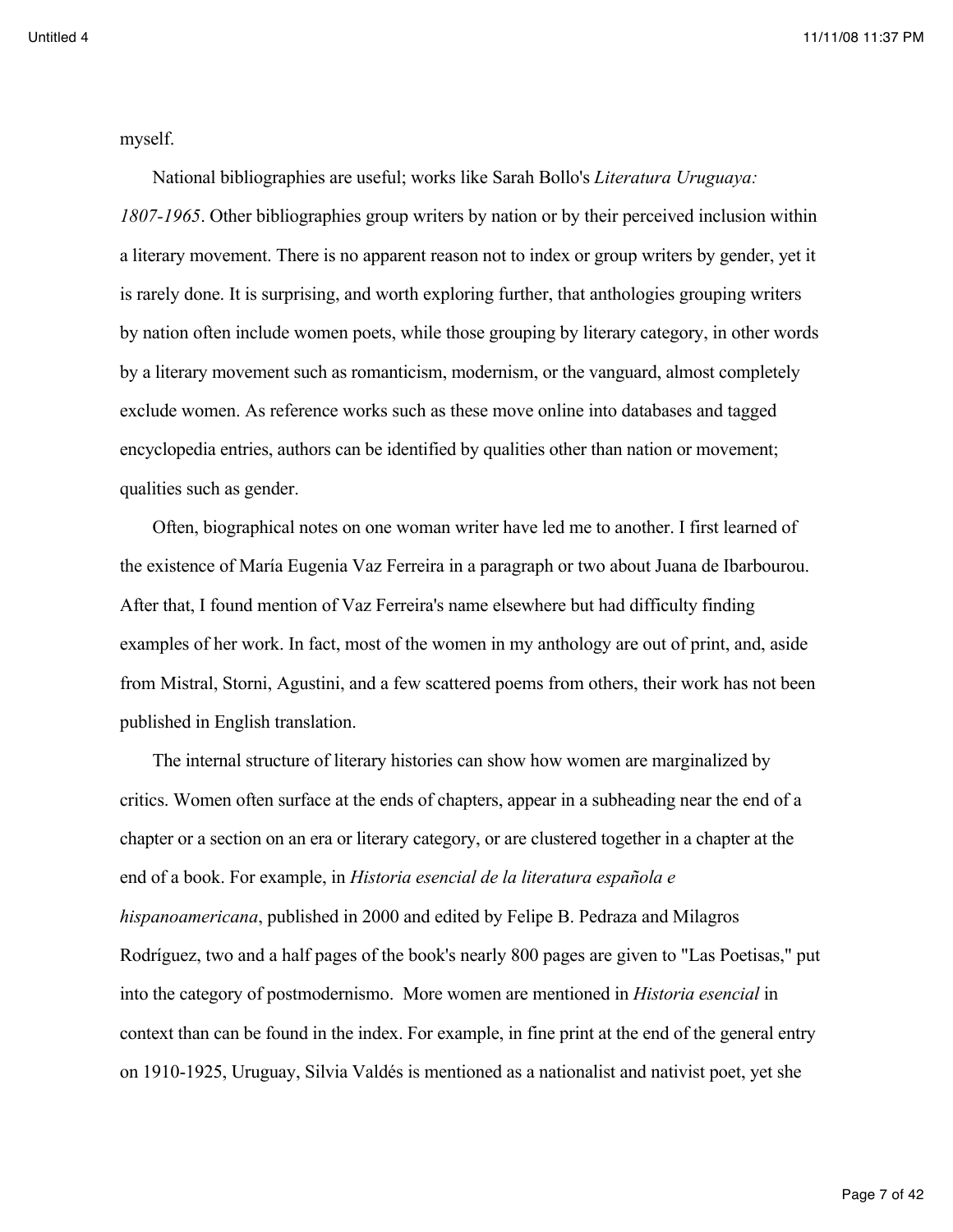isn't in the book's index. Willis Knapp-Jones, in *Spanish American Literature in Translation*  (1963)*,* has a single paragraph that mentions women poets in his 18-page introduction, which names 10 women. Only five of them are listed in the index. Thus, by a book's organization, a few token women can be further marginalized and made to appear disconnected from literature as a whole.

*Literatura Mexicana e Hispanoamericana: Manual para uso de las escuelas preparatorias*, edited by María Edmée Álvarez in 1957 but with a 1977 update, covers the whole of literature in Spanish in 500 pages, with Sor Juana Inés as the sole woman. Álvarez's chapter on romanticism, 50 pages long, includes 23 men and 0 women. Modernismo, another 50 pages, consists of 17 men and 0 women and includes "premodernistas." The book's secondto-last chapter, "La Poesía de la postguerra" or Postwar poetry, is organized as follows:

Capítulo XIII–La Poesía de la posguerra

a) Ideas generales de las diversas tendencias

El ultraísmo

El superrealismo–Existencialismo–Neopopularismo–El retorno a los

clásicos–La poesía intimo-afectiva–El intelectualismo

b) Las diversas tendencias poéticas en México y en la América del Sur

'11 male poets'

d) Voces femeninas en la literatura

Gabriela Mistral, Juana de Ibarbourou, Alfonsina Storni, María

Enriqueta Camarillo de Pereyra, Margarita Michelena (Álvarez 536)

Chapter XII–Postwar Poetry

a) General ideas of diverse types

Ultraism–Existentialsim–Neopopularism–The return of the classics–

Intimate-affective poetry–Intellectualism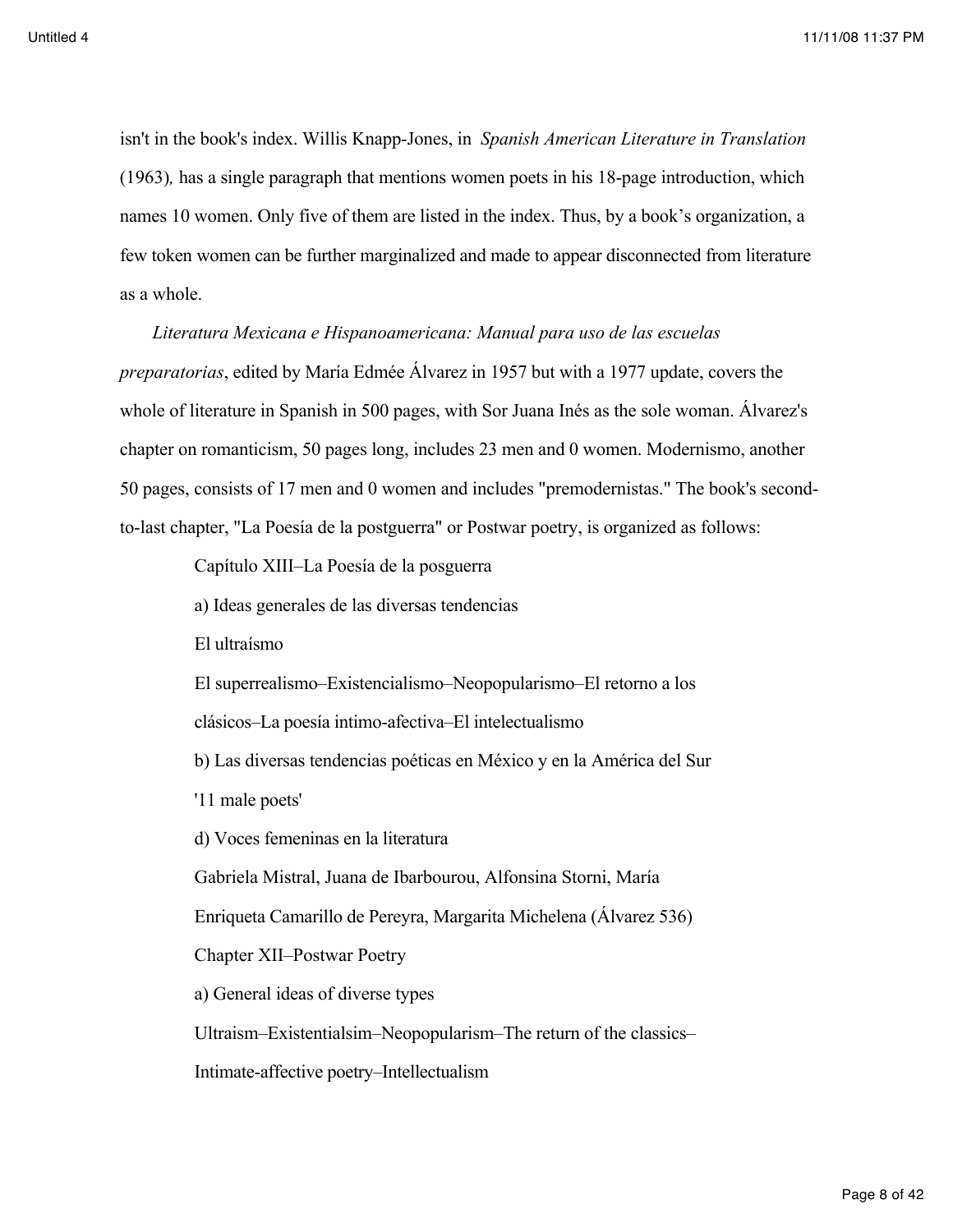- b) Diverse poetic currents in Mexico and South America
- d) Female voices in literature

According to *Historia esencial*, the poetesses of postmodernismo are Vaz Ferreira, Agustini, de Ibarbourou, Storni, and Mistral. This pattern is repeated in anthologies across the 20th century in Latin America, Europe, and the United States Vaz Ferreira is most commonly dropped, then Ibarbourou. In contrast, Mistral, who won the Nobel Prize, is nearly always in any anthology of Latin American poetry, while Storni and Agustini go in and out of fashion over time.

Jones, in the introduction to *Spanish American Literature in Translation,* says in the end of a section on poetry:

> Mention should also be made of the many excellent women writers of poetry . . . Among the many other poetesses, Delmira Agustini . . . Vaz Ferreira . . . Claudia Lars . . . María Enriqueta, Stella Corvalán, Amparo Rodríguez Vidal, and Carmen Delmar, may be remembered only because they acheived a high point of excellence more frequently than hundreds of their sister poets who also wrote, and sometimes published verse. (5)

In reaction to this statement, I am torn between gratitude that Jones pointed me toward some excellent poets and annoyance at the condescending tone he takes towards them. He implies that their work is good only in relation to that of other women and that women's work as a whole is not worth considering.

Enrique Anderson-Imbert's *Spanish-American Literature: A History* (1963) not only mentions many women writers but also puts them in the index. From the index, I compiled a list of women poets identified by approximate birth year and by country. The women tend to be listed in sections of the book that were typeset in small print. As with the Jones collection, I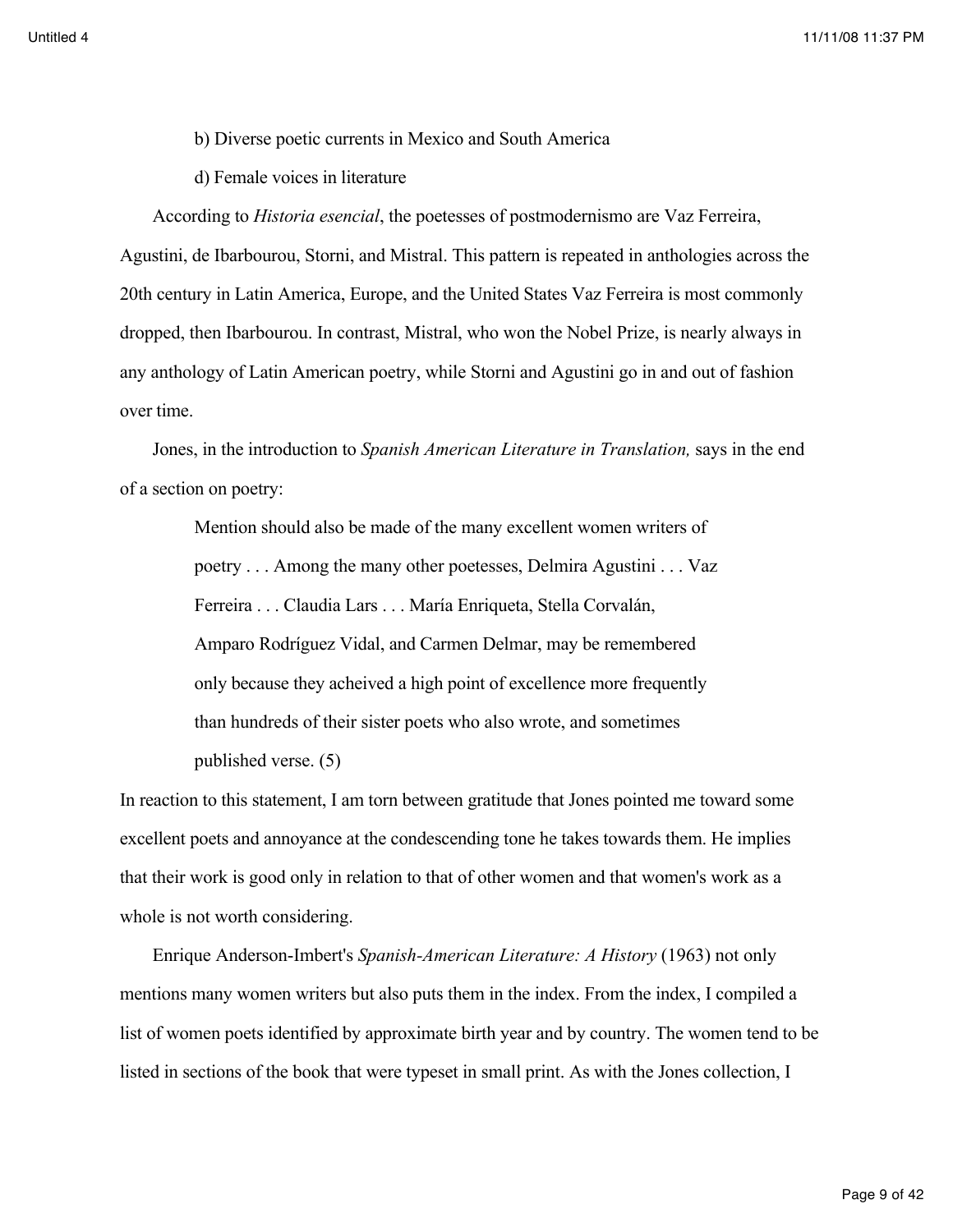learned to appreciate the fact that the women were there at all because many other large anthologies and literary histories, old and new, left out any mention of women's existence.

For example, Pedraza's *Historia esencial* (2000) almost completely omits women in its index. In *Literatura Hispanoamericana*, volume 5 of an enormous reference series, *Historia de la literatura española* (1969), A. Valbuena Briones includes one woman in his 600 page history of five centuries of Spanish-American literature: Gabriela Mistral (415). His history is notable for its egregious omissions and its failure to mention women. Even Sor Juana did not make the cut.

 Women poets are also invisible to Gordon Brotherston in *Latin American Poetry* (1975). His chapter "Modernism and Rubén Darío" contains women only as an object of male poets, mentioning a poem "La Duqesa de Job" 'The Duchess of Job' by Gutiérrez Nájera, and Julián Casal's poems to María Cay, a vain, glacial, unapproachable "beauty of Havana society" (60-62). Brotherston discusses a few of Darío's poems that objectify and exoticise women, quoting "Amame japonesa, japonesa/antigua, que no sepa de naciones/ occidentales . . ." 'Love me, japanese girl, japanese girl/antique, unknowing of Western nations . . ." and "O negra, negra como la que canta/en su Jerusalén el rey hermoso . . ." 'O black girl, black girl like she who sings/ of the new king in her Jerusalem . . . ' (67-68). There is no indication that Darío knew many modernista women poets of Cuba and those in exile or that he often praised their work. Darío's engagement with writing women is briefly touched on by Brotherston, who quotes his letter to "Lugones' wife," Juana de Lugones. She is named twice, but does not appear in the index. The index entries for the few women in the book all lead to women poets' neat one-sentence dismissal in the introduction: "We are faced with several major poets, who are both prolific and of international stature, among them a number of women writers of pronounced independence, like the River Plate poets Alfonsina Storni and Juana de Ibarbourou, and the Chilean Gabriela Mistral, who won the Nobel Prize for literature" (5).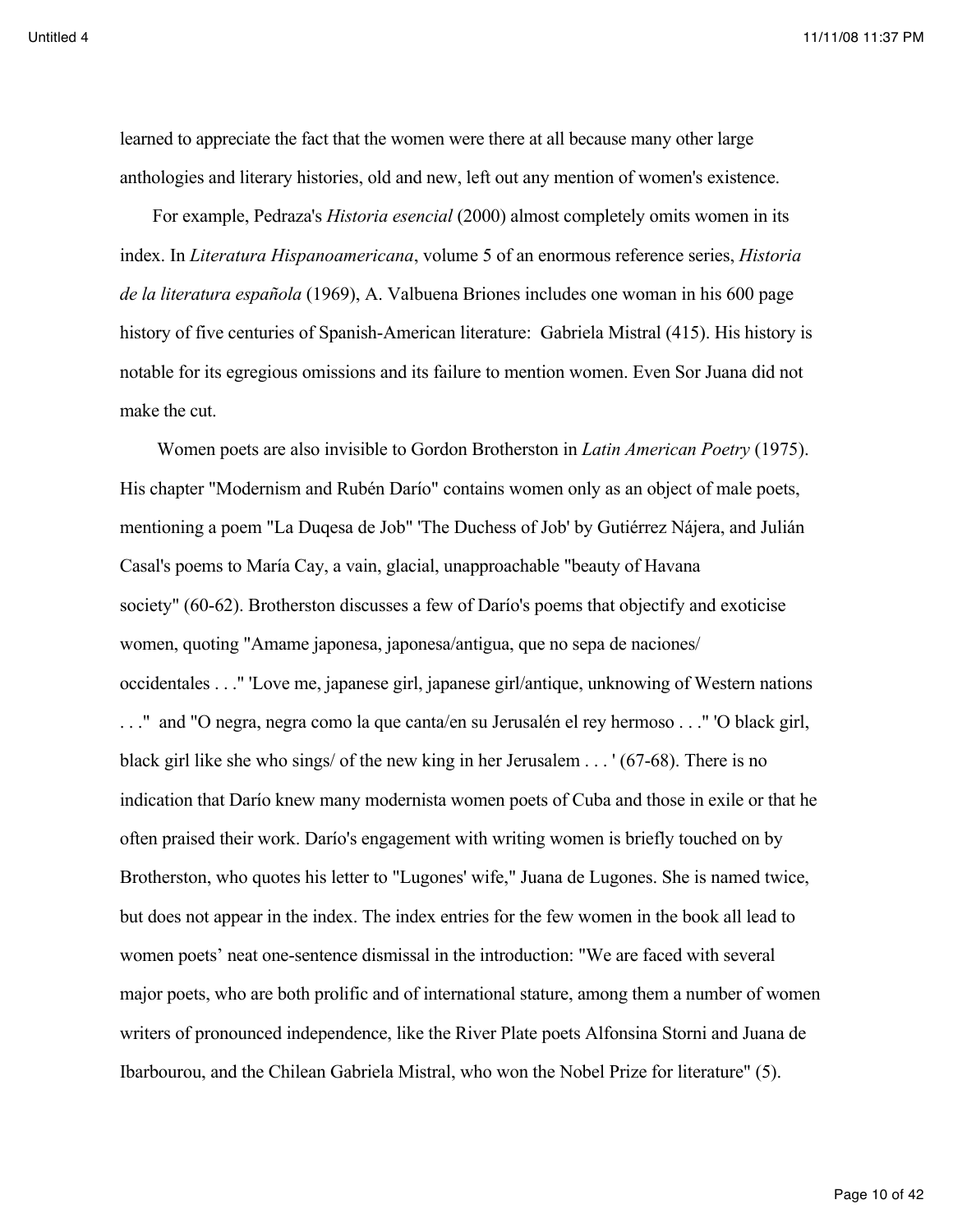When women are present in an anthology, the methodology of tokenism goes beyond invoking them as exceptions. Good women poets are implied to be a recent and unique phenomenon, no matter the time of the anthology's publication. I call this the Athena fallacy; its mythological model is that of Athena who sprang full grown and armored from the head of Zeus. Anderson-Imbert remarked that it is marvellous that women writers were recently empowered, in 1946. Daisy Zamora later spoke of the flowering of women's poetry since the 1960s (15). Rubén Darío, in his preface to Delmira Agustini's 1913 book of poetry, says, "Y es la primera vez quen en lengua castellana aparece un alma femenina en el orgullo de la verdad de su inocencia y de su amor, a no ser Santa Teresa en su exaltación divina" 'This is the first time in the Castilian language that a woman's soul appears in the pride of innocence and love, unless it be Saint Theresa in her divine exaltation' (Agustini 223).

In *Literatura Mexicana e Hispanoamericana*, at the beginning of the section on women, Chapter XIII-d-1: Antecedentes, Álvarez states, "Uno de los acontecimientos más interesantes del período post-modernista, es la aparición de la mujer en la literatura" 'One of the most interesting happenings of the post-modernista period is the appearance of women in literature' (480). There are many statements similar to this in the prefaces to anthologies and in books that review Latin American poetry. The time changes, but the pattern remains the same; not just in Latin American poetry, but poetry in general. And not just in poetry, but any genre of writing. A distant foremother is invoked, perhaps Sappho or Sor Juana. The lack of (significant) women is pointed out. Then a comparatively recent "appearance" of women is celebrated. The women appear, as if by magic or spontaneous generation. Álvarez continues:

> Habían estado anteriormente ausentes en la vida intelectual sin desempeñar ningún papel de importancia; pero, con un cambio sorprendente, se incorporan a la vida del pensamiento en Hispanoamérica. Nombres femeninos aparecieron en el periodismo, en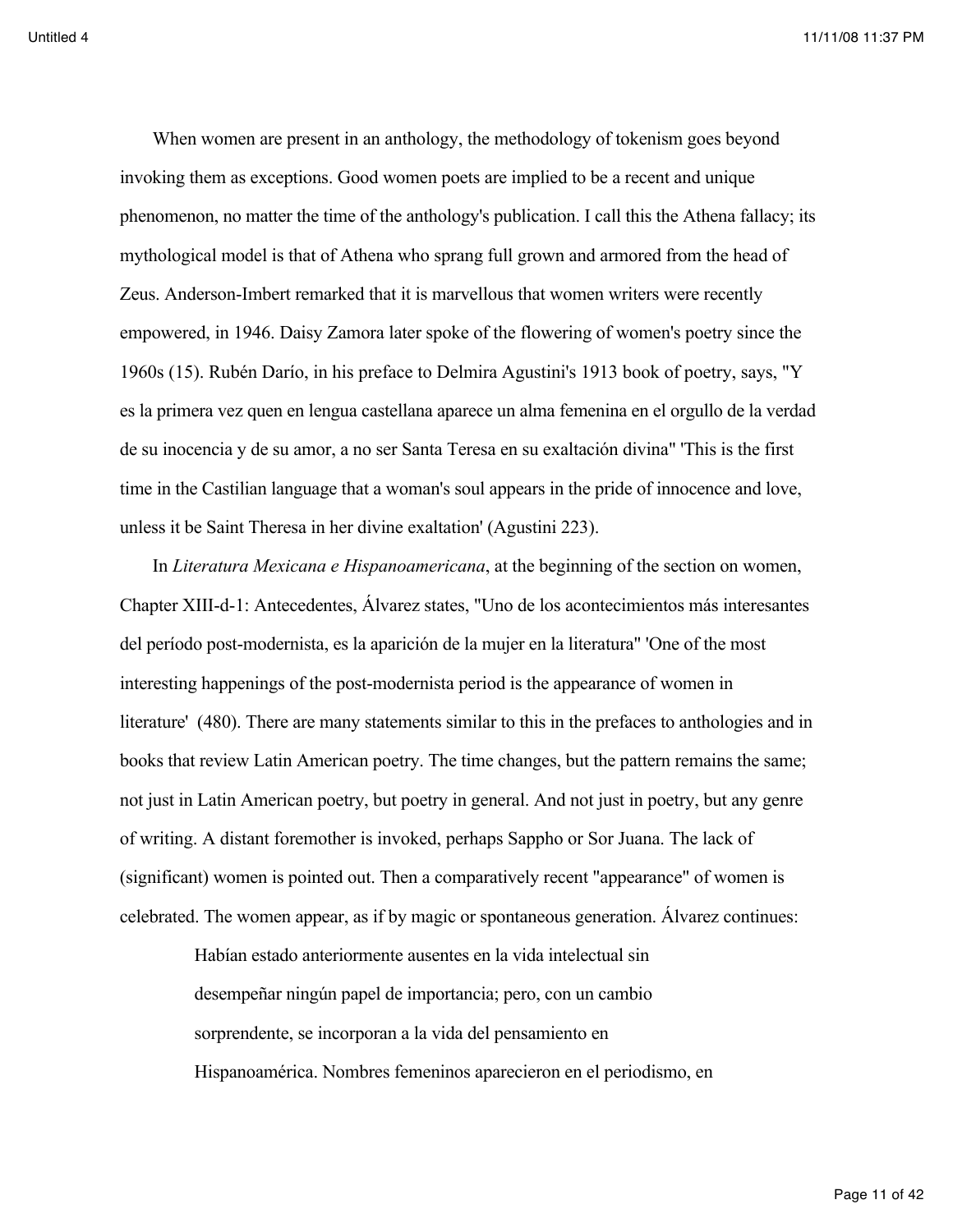la enseñaza y particularmente en la poesía [en el siglo XX]. (480) They had been previously absent in intellectual life, without carrying out any role of importance, but, with a surprising change, were incorporated in the life of the mind in Spanish America. Female names appeared in journalism, in essay-writing, and particularly in poetry [in the 20th century.]

Here, all the key elements of patriarchal erasure are laid out explicitly. Women only recently became important; before "now," they were absent in public discourse; this development happened automatically or unconsciously (implied by the use of the passive voice); and their sudden appearance is a surprise. These claims are particularly insidious as part of a high school literature textbook used for many years, from 1957 until at least 1977, so that several generations of people were educated to believe that women's work had only recently existed and only recently had become important.

Monvel claimed in 1929 that recent conditions and the women's liberation movement in Latin America made it at long last possible for women to be unrepressed enough to be good poets; in Spain, however, she found only one or two women poets worth mentioning, and one of them was Saint Theresa:

> La mujer española no es menos culta, ni menos sensible, ni menos inteligente. Pero sus sentimientos, embutidos siempre en el zapato chino del prejuicio, no pueden producir prácticamente obre de ningún género que salga hacia el exterior . . . Todavía no puede la española como la americana vencer los prejuicios . . . (9-10). The Spanish woman is not less cultured, nor less sensitive, nor less intelligent. But her feelings, crammed into the Chinese footbindings of prejudice, cannot in practice produce work of any genre that leaps out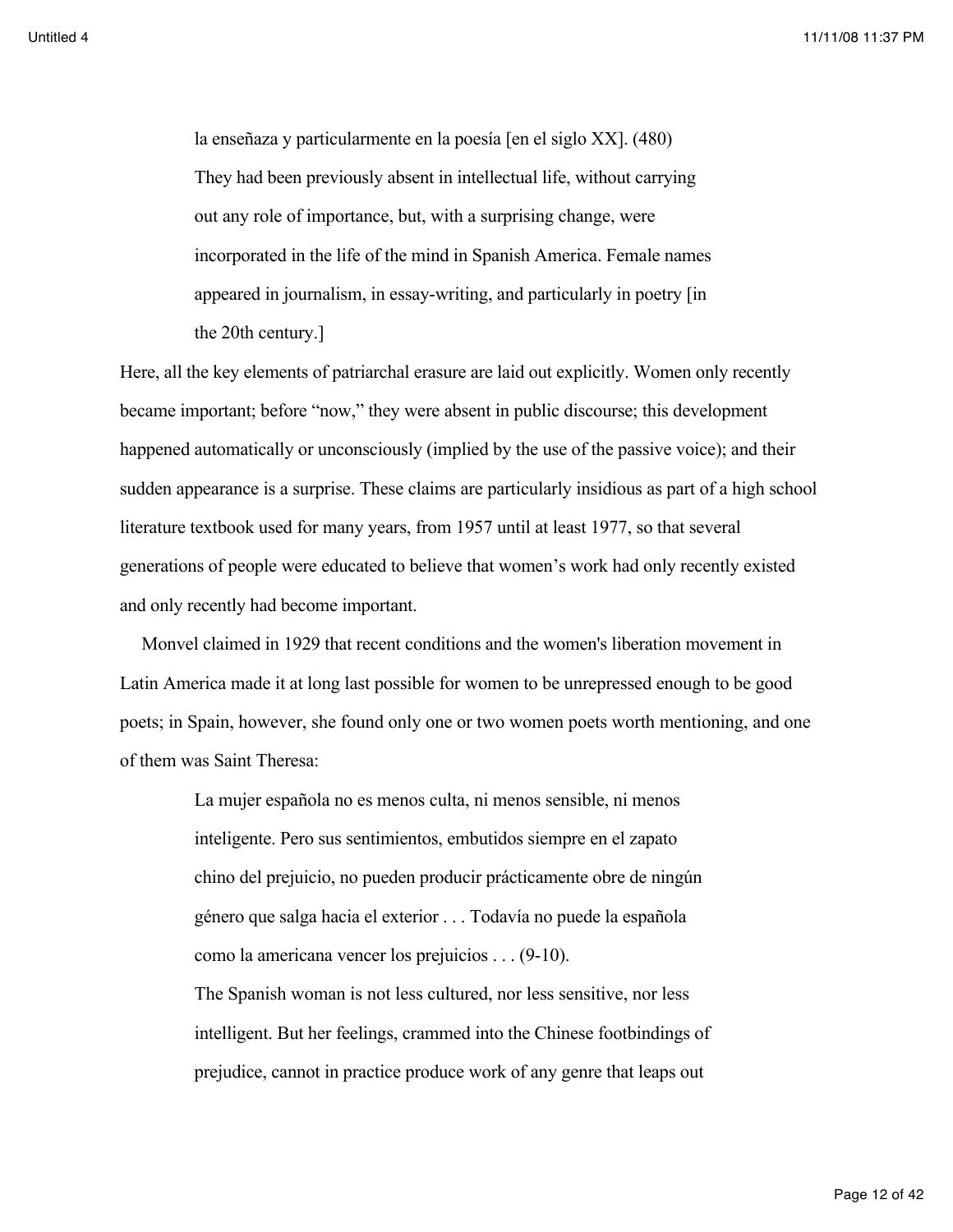of its bounds . . . Even today the Spanish woman can't overcome prejudice as the Spanish American can.

 So while Monvel celebrates the excellence of Latin American women poets, she does so at the expense of women writers in Spain, concluding (wrongly) that there were none of good quality. She falls into the Athena fallacy by denying the existence of women elsewhere and in other times. Yet there is one distant, goddess-like, ancestral exception, in some cases Sor Juana, in some Sappho–but in Monvel's case, Saint Theresa.

In the latter half of the 20th century, United States critics and editors, even feminist ones, talk about Latin American women poets rather like Monvel talked about women poets from Spain: as if sexism were obviously so bad in all of Latin America that it's rare for women to write and very surprising when they do. Angel Flores and Kate Flores, in *The Defiant Muse* (1986), declare that women poets in Latin America had the "almost insuperable task" of writing themselves outside of "male imposed definitions of their innate inferiority" (Flores xxi). According to *The Defiant Muse*'s introduction, "Spanish American women flooded the presses with their verse, but most could only echo their male exemplars, who tended towards hermetic, dehumanized art. There were, however, exceptions" (xxi). The exceptions listed by the anthology for the late 19th and early 20th centuries are Mistral, Storni, Agustini, Ibarbourou, and Concha Michel. Other anthologies spoke of women as being inferior poets because they didn't follow the poetic standards established by men; the arguments in *The Defiant Muse* imply that women who did follow those standards are merely imitative and not creative–a contradictory argument.

The editors of *Pleasure in the Word* (1993) fall into an evolutionary paradigm as they outline a growing feminist consciousness that began with a few scattered precursors like Agustini and Clementina Suárez, who existed in isolation, "singular and lonely," "without the support of their society or of the women's consciousness movement that would emerge in later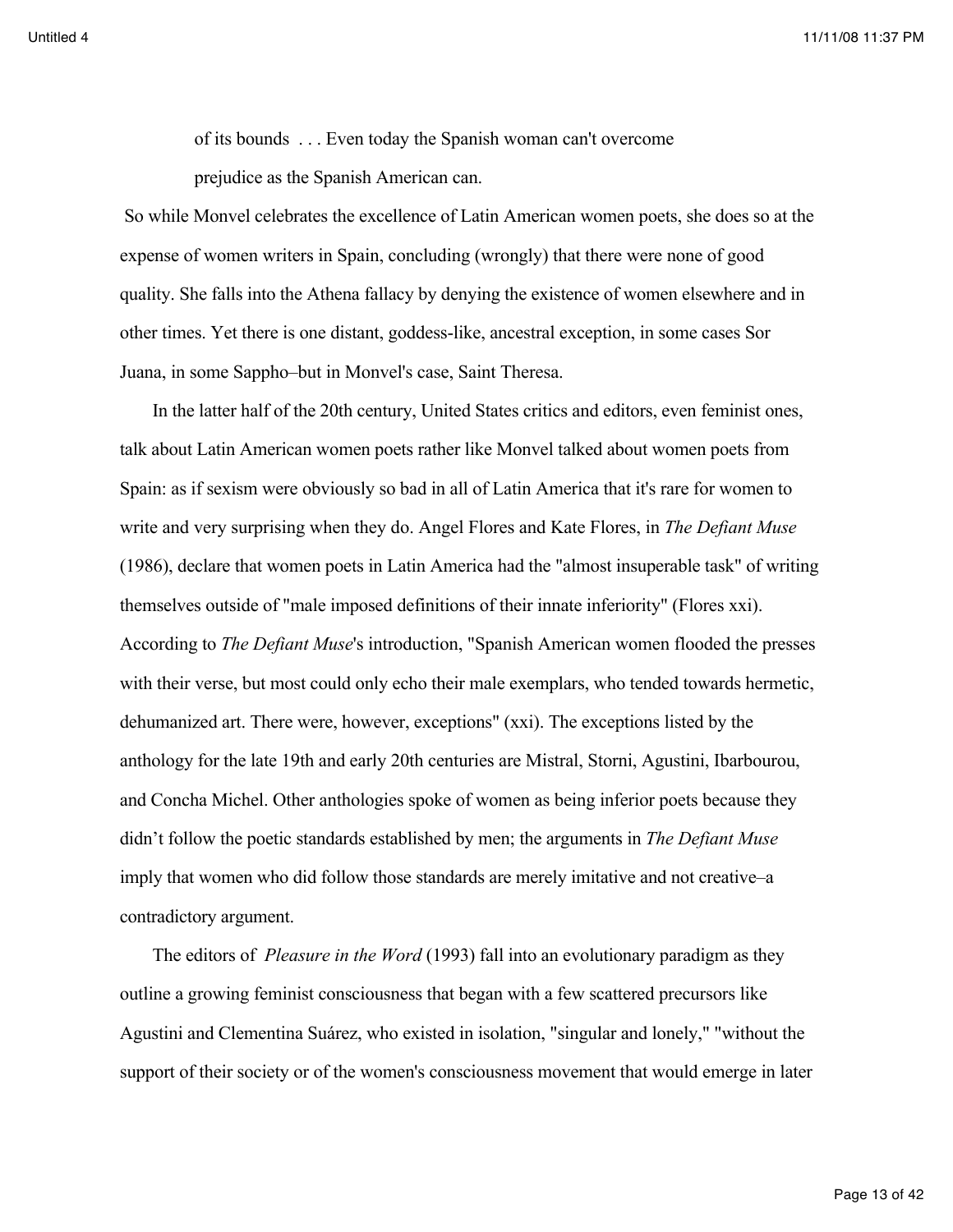years" 25). Clementina Suárez is a good example to focus on for a moment. I found Suárez and her work in Mario Antonio Barraza's 1999 *Antología de Escritores del Istmo Centroamericano,* but she appeared in no other anthology or history out of the dozens I studied. This Central American anthology describes Suárez as the center of a vibrant circle of male and female bohemians, writers and artists, while she was in political exile in Mexico and El Salvador. Her house was called "El Rancho del Artista" and contained an art gallery open to the public. Suárez's work was also discussed in the context of other five other Central American women writers with whom she shared her "voz rebelde" 'rebel voice' and her lifestyle (Barraza 230-31). Further research led me to a 1995 biography by Janet N. Gold, *Clementina Suárez: Her Life and Poetry,* which describes her notoriety and literary reputation*.* According to Gold, Suárez was incredibly notorious in Honduras and other countries in Central America around 1925, as the first woman to wear lipstick, the first woman to wear shorts, and the first to give communist revolutionary poetry readings naked in the National Theatre (34). Suárez's invisibility or partial erasure, according to Fernández Olmos and Paravasini-Gerbert, "prefigures" the "increased social consciousness" of the 1950s, culminating in the 1970s which are described as the moment when women finally made it. The crest of the wave is always new.

Miller points out that United States English or bilingual anthologies in the 1920s, 1930s, and 1940s are more inclusive of women poets than any anthology she found published in Mexico. Yet Miller falls into the error of thinking that her "now" (of 1978) is the exception to the rule of patriarchy. Her explanation of particular surges in feminist writings or in women remembered or known, is that they are due to women publishers and magazine editors:

> Yo creo que el surgimiento de tantas mujeres en las escena literaria mexicana a mitad de los años sesenta se debe en parte a las publicaciones literarias de esos años que, aunque no feministas, fueron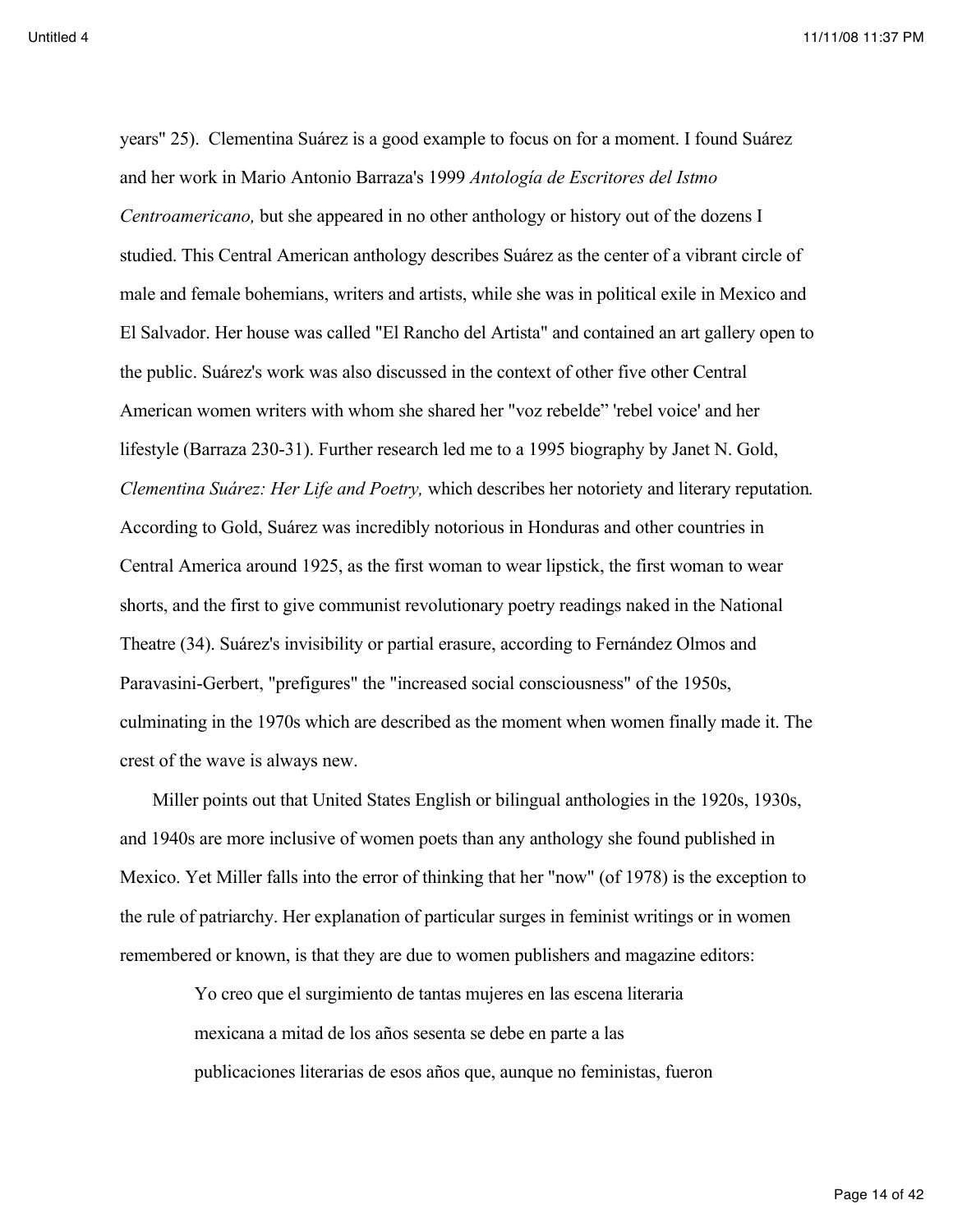dirigidas total o parcialmente por mujeres. Estas importantes revistas literarias (*El Rehilete*, *Pájaro Cascabel*, *El Corno Emplumado*) ofrecieron a muchas mujeres un comienzo y una oportunidad para publicar regularmente su obra y también una manera para comunicarse con otros escritores. (37)

I believe that the appearance of so many women on the Mexican literary scene in the sixties is due in considerable part to the literary journals of those years which, although not feminist, were run partly or entirely by women. These important literary magazines (*El Rehilete*, *Pájaro Cascabel*, *El Corno Emplumado*) offered many women writers a start and a chance to publish their works regularly as well as a channel for communication with other writers.

I can't disagree with Miller that having more women publishers and editors will help combat patriarchal erasure of women's writing, and yet I have doubts that it is the only or most effective strategy. Past times and other countries had women's magazines, channels for communication, and literary journals run by women, but the ratio of women to men in anthologies very rarely approached anything over 1:10.

Susan Bassnett, in her introduction to *Knives and Angels* (1990) describes anthologizing and research as "rediscovering," "unearthing," and "excavating" writers presumably unexplored, dead, unknown, or buried:

> The process of rediscovering lost or neglected women writers owes a debt to developments in feminist literary history which have had an impact throughout the world. Gradually, certain names have begun to suface: Gabriela Mistral, the first Latin American writer to win the Nobel Prize for Literature; Victoria Ocampo, founder of the literary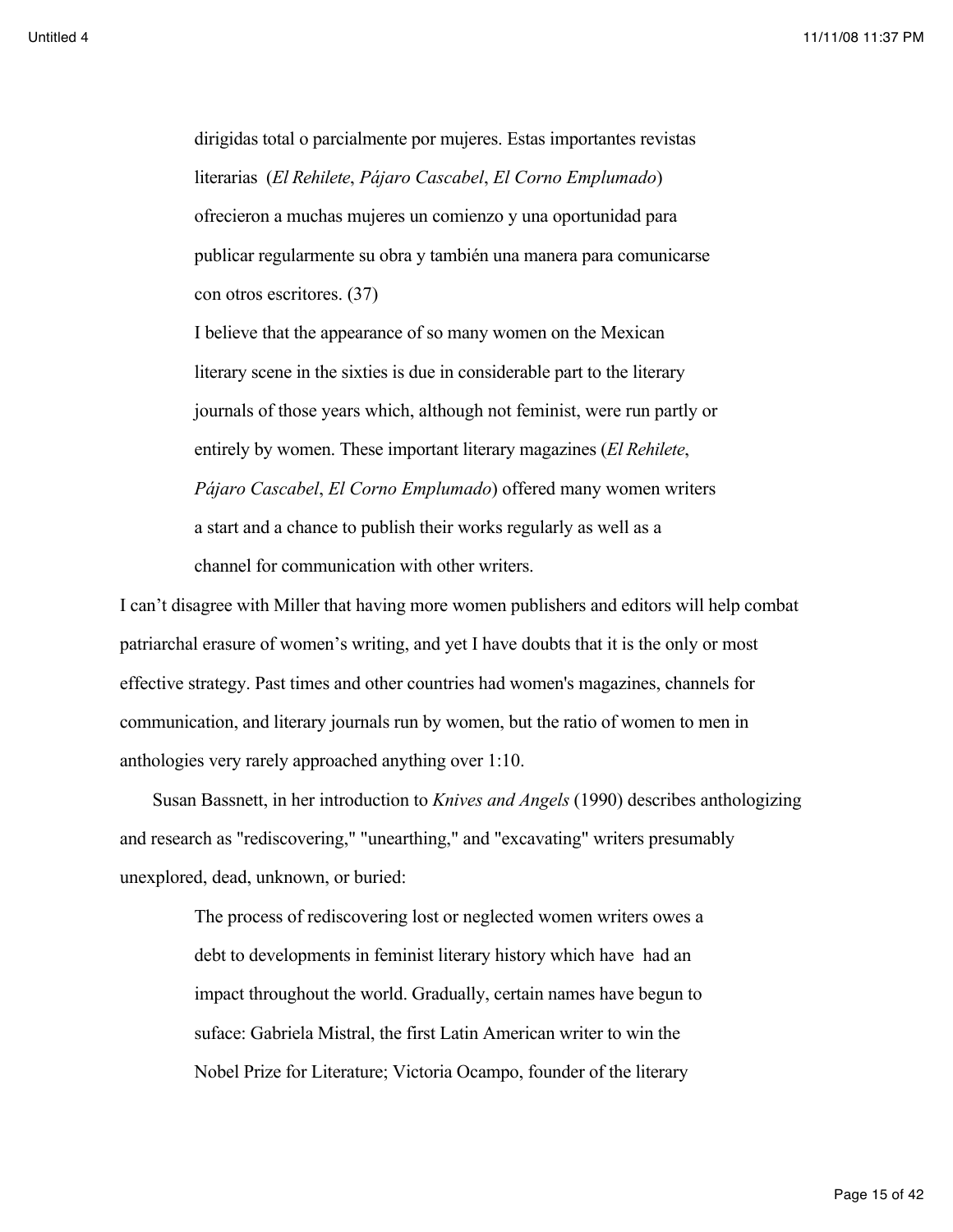magazine *Sur* that changed the face of Latin American culture in the twentieth century (described here by John King as the great precursor); her sister Silvina Ocampo, friend and member of the circle of writers that include Borges, whose name has eclipsed hers completely until recently; María Luisa Bombal, the Chilean writer whose career is compared by Marjorie Agosín to that of Jean Rhys, the Caribbean writer whose work was ignored for decades; or Alejandra Pizarnik, the poet who died tragically young and whom Octavio Paz held to be one of the greatest writers in Latin America. In some cases, the process of rediscovery is due to chance, or to changes in fashion . . . or to the dedicated enthusiasm of an individual translator . . . But regardless of how or why the cultural excavation takes place what is clear is that now it has begun it is unstoppable. Latin American readers are finding out about their own cultural history and readers in other parts of the world are discovering a little of that neglected heritage through the medium of translation. The mothers, daughters, and sisters are no longer confined to the kitchen or bedroom: they have come out into the light.  $(2)$ 

These rousing words about unstoppability would be more convincing if I hadn't just been reading the same words from 1801 or 1836 from French feminists, from Cuban feminists in the early twentieth century, or in the 1920s from all over the world, and particularly from María Monvel, in 1930, in *Poetisas de América*. Calling this process "unearthing" carries with it the assumption that the women were buried, erased, and suppressed during earlier, less enlightened times. Now in modern times they have been brought to light and will be recognized hereafter. However, this is often not the case. A woman poet may be recognized in her time and still fall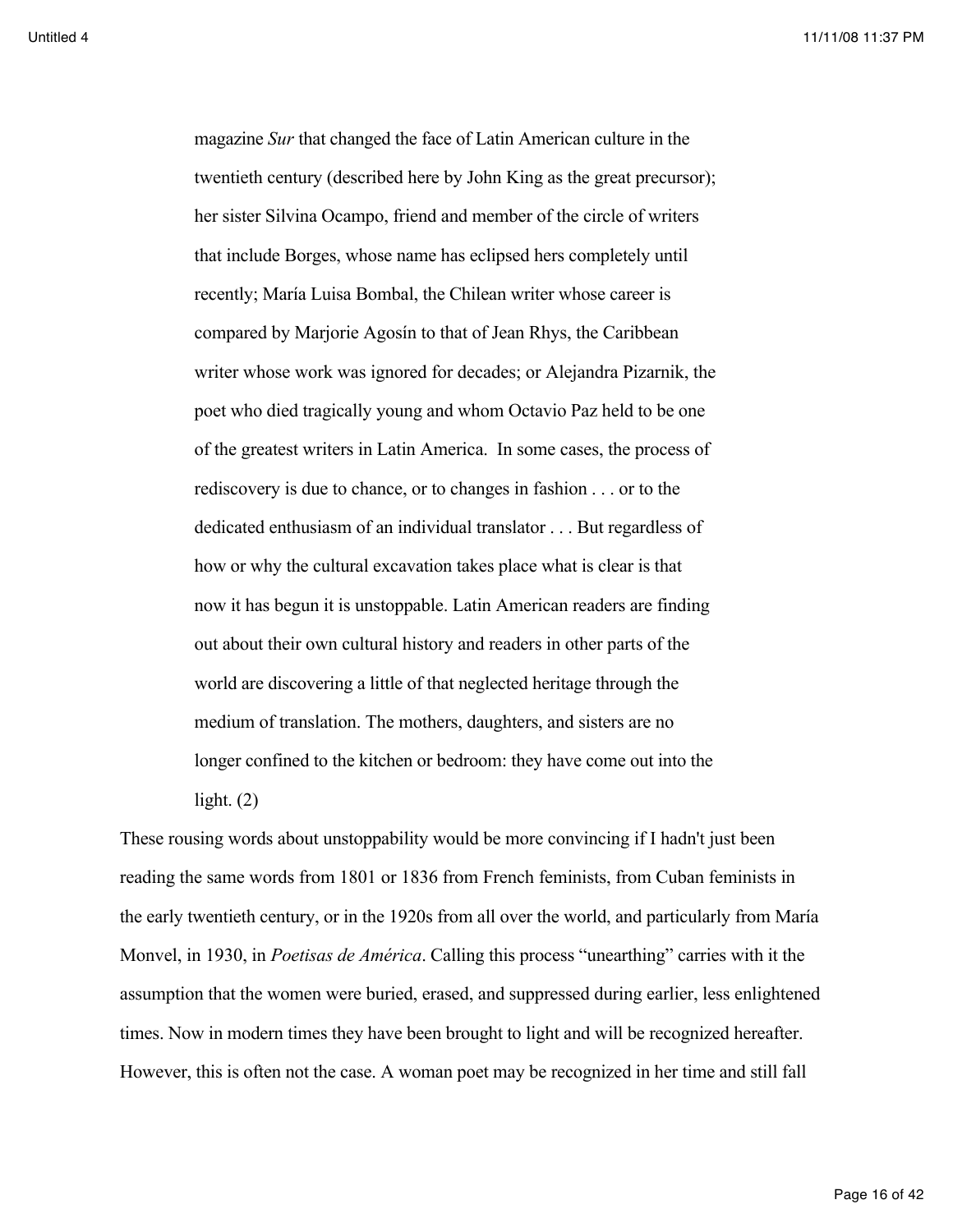into obscurity again later as anthologies cease to cite her. Some poets may have been "unearthed" several times only to be "buried" again by editors who prefer to focus on men.

*Placer de la palabra* editors Fernández Olmos and Paravisini-Gebert include work by Agustini and by Suárez as "early writers" in their collection. In a passage not included in the book's English edition, they "rediscover" writers like Mercedes Matamoros:

> El interés reciente (y creciente) en el estudio de la literatura femenina ha revelado la existencia de escritoras poco conocidas hasta ahora, como la poeta cubana Mercedes Matamoros (1851-1906) quien experimentó con la temática erótica en su poesía pre-modernista . . . En su colección 'El ultimo amor de Safo' en *Sonetos* (1902), Matamoros asume una voz activa y desafiante que se proyecta más allá de los parámetros aceptados para la expresión feminina de la época. (Fernández Olmos, *Placer*, xiii).

> The recent (and growing) interest in the study of women's literature has revealed the existence of writers little-known until now, like the Cuban poet Mercedes Matamoros (1851-1906) who experimented with erotic themes in her pre-modernista poetry . . . In her poem-cycle 'Sappho's last love' in *Sonnets* (1902) Matamoros assumes an active and defiant voice that transgresses the accepted boundaries of feminine expression of her time.

 Here, I note that Fernández and Paravisini-Gebert feel that they are rediscovering, unearthing, excavating, and revealing an unknown woman poet; yet Matamoros was extremely famous during her lifetime, and, as I show in this anthology, was part of a vibrant circle of male and female writers in Cuba. Matamoros was certainly transgressing boundaries, but she had plenty of company.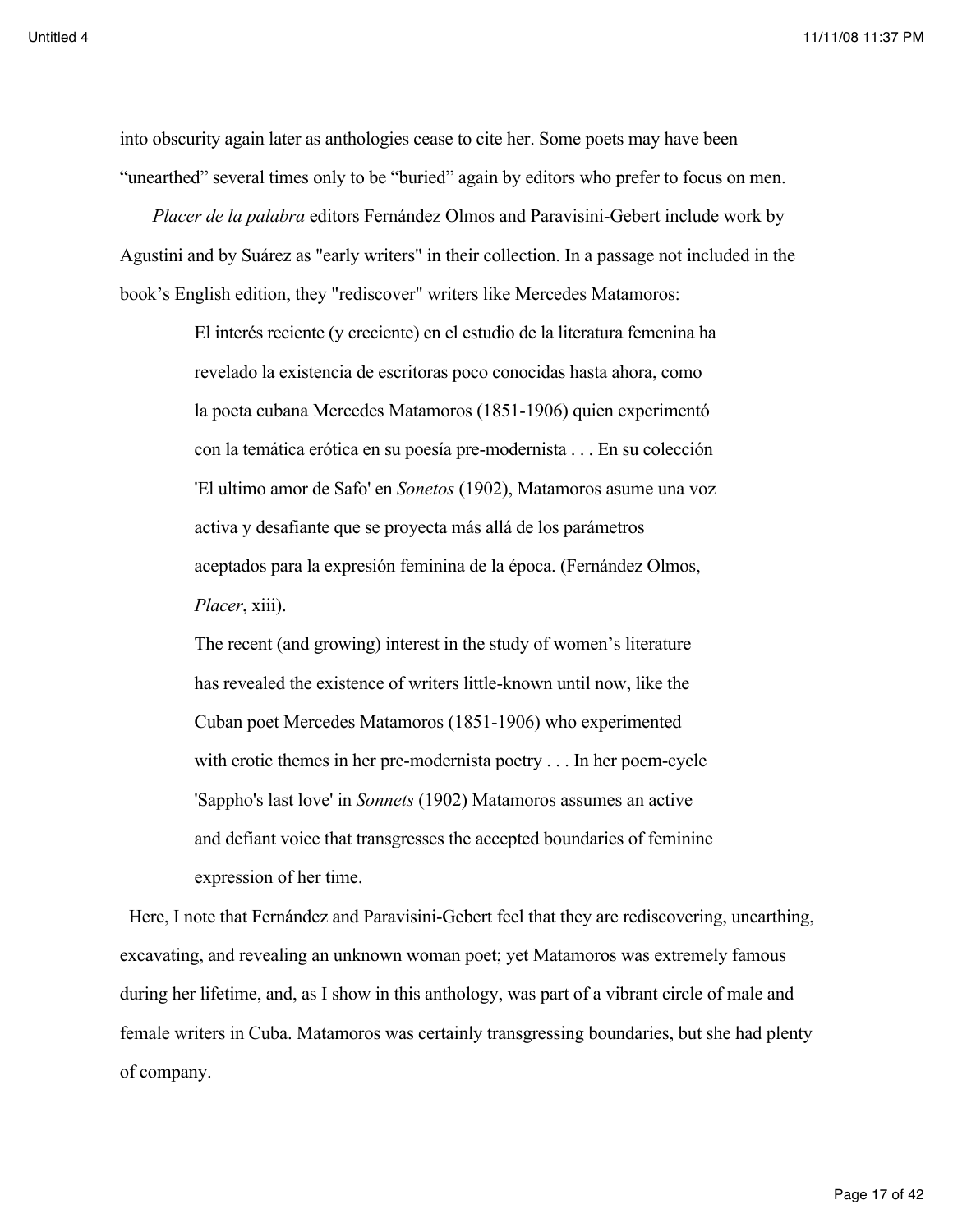Rather than to believe that I myself, as a representative of "objective knowledge," have "rediscovered" a lost or forgotten writer, I hope to show that all women writers are particularly at risk in the process of historical loss and forgetting; and to show my process of discovery as an individual consciousness-raising that can be shared and re-experienced. In other words, just because I publish a book of Matamoros' poems, or a translation, or a critical work, does not mean she is now known. Known by whom? By some objective knower?

Stephen Tapscott's *Twentieth-Century Latin American Poetry: A Bilingual Anthology* was an exception to Miller's 1:10 rule, as it includes 18 women out of 81 poets: 22% women. Tapscott notes in his introduction,

> I regret not being able to include more works by writers in exile or in the "Hispanic diaspora" (e.g., Chicano and Chicana poems, migrant worker songs, and poems by Hispanic writers living in the United States), more poems by politically engaged Nicaraguan and Salvadoan women, poems in indigenous languages (representing therefore different ethnic and class groups), more experimental poems and more poems in multisemic language combinations, more poems that challege the hegemony of traditional Latin American gender roles–to cite only a few examples. I hope the biographical notes will indicate the clusters of association that surround and underlie those poems in this anthology which do represent the foregoing tendencies. (xxi)

Tapscott's work is valuable for canon reconstruction and gives an excellent baseline to understand 20th century Latin American poetry. There was some information on what was left out, what was, in some way, "other." But I was left wishing for a way to access those "clusters of association" for the other-ed poets and poems. For example, if I were looking for the politically engaged Nicaraguan and Salvadoran women poets Tapscott mentions, how to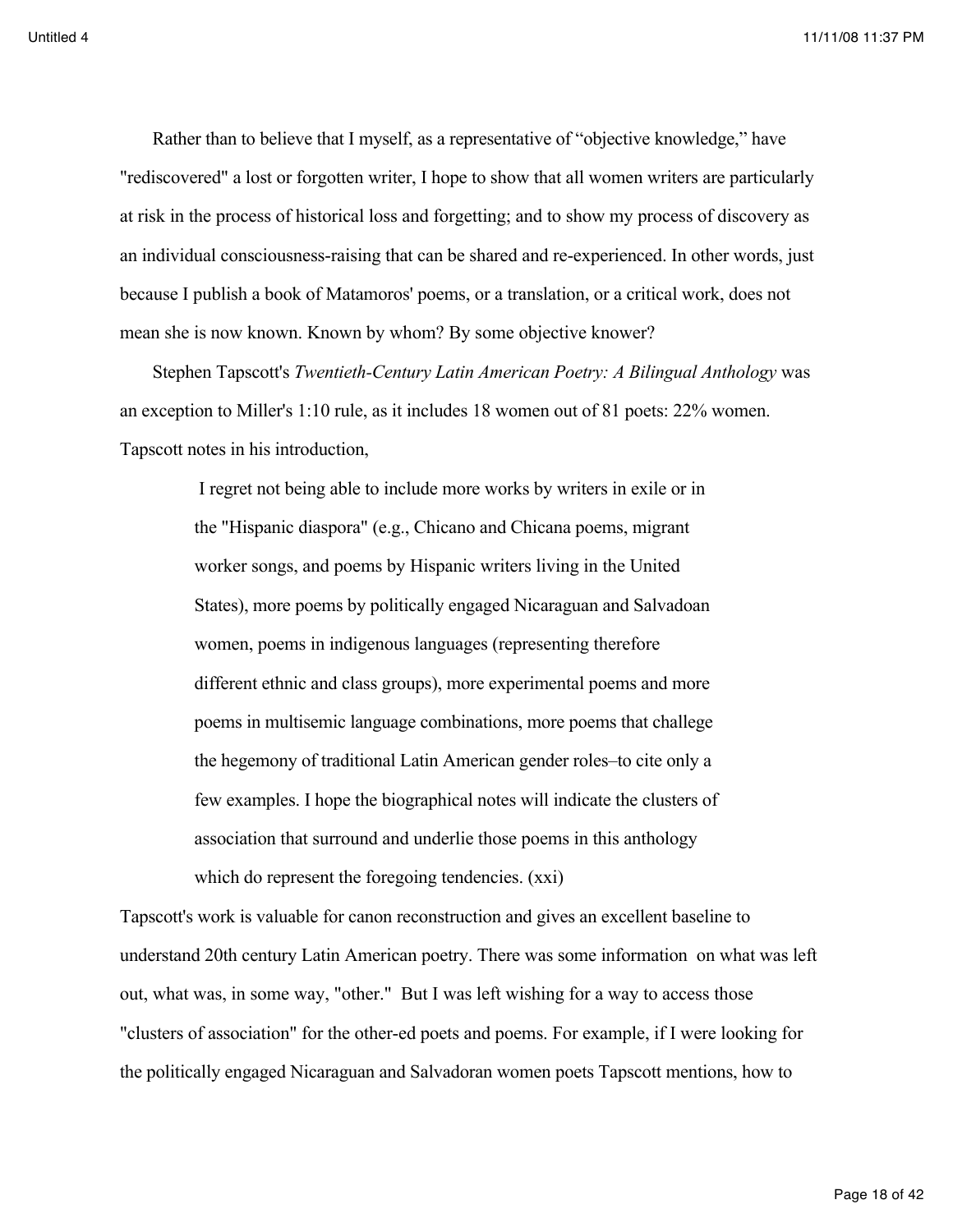find them?

 Tapscott mentions Salvadoran women writers, yet in the biographical notes on Roque Dalton, I find no clusters of association that included women. Nancy Morejón's biographical notes do not contain any connections or clustering with other Cuban women writers. Juana de Ibarbourou's biographical notes do not mention even the other women writers from Uruguay who appear in the anthology–much less Uruguayan poets left out like Vaz Ferreira. Delmira Agustini's biography notes that Ibarbourou once called her "the lay saint" of Latin America, which is at least evidence that Ibarbouoru was aware of her existence (Tapscott 63). It is exactly the other-ed poets, and their connections, that I am interested in, and I think an examination of the othering process can lead readers to re-evaluate literary quality and a poet's importance. The clustering of writers–how they related and associated with each other–is crucial to forming a generalized view of the region and period. Through the isolation of othered writers and the failure to mention their connections, they are left out of cultural and artistic trends.

Definitions of poetic styles and poetic movements often function to exclude women writers. Russ calls the refusal to place women into a literary category "false categorizing" but does not address the creation of the categories (48-61). A style or literary movement, such as "modernismo," is defined with highly flexible criteria, but its main definition seems to be that men write it and women do not. In anthologies and criticism, the tendency is first to define who the poets of the movement were, especially those who knew each other, then to define the movement's criteria; then to mention as if an afterthought that there might be a lone woman who almost fits those criteria. For example, in a discussion of modernismo in the *Pleasure in the Word*, a single woman is designated as fitting the criteria of modernismo. Delmira Agustini is "frequently mentioned as the sole female author whose poetry and way of life reflected modernism's challenge to literary and social conventions" (Fernández Olmos 23). It is worth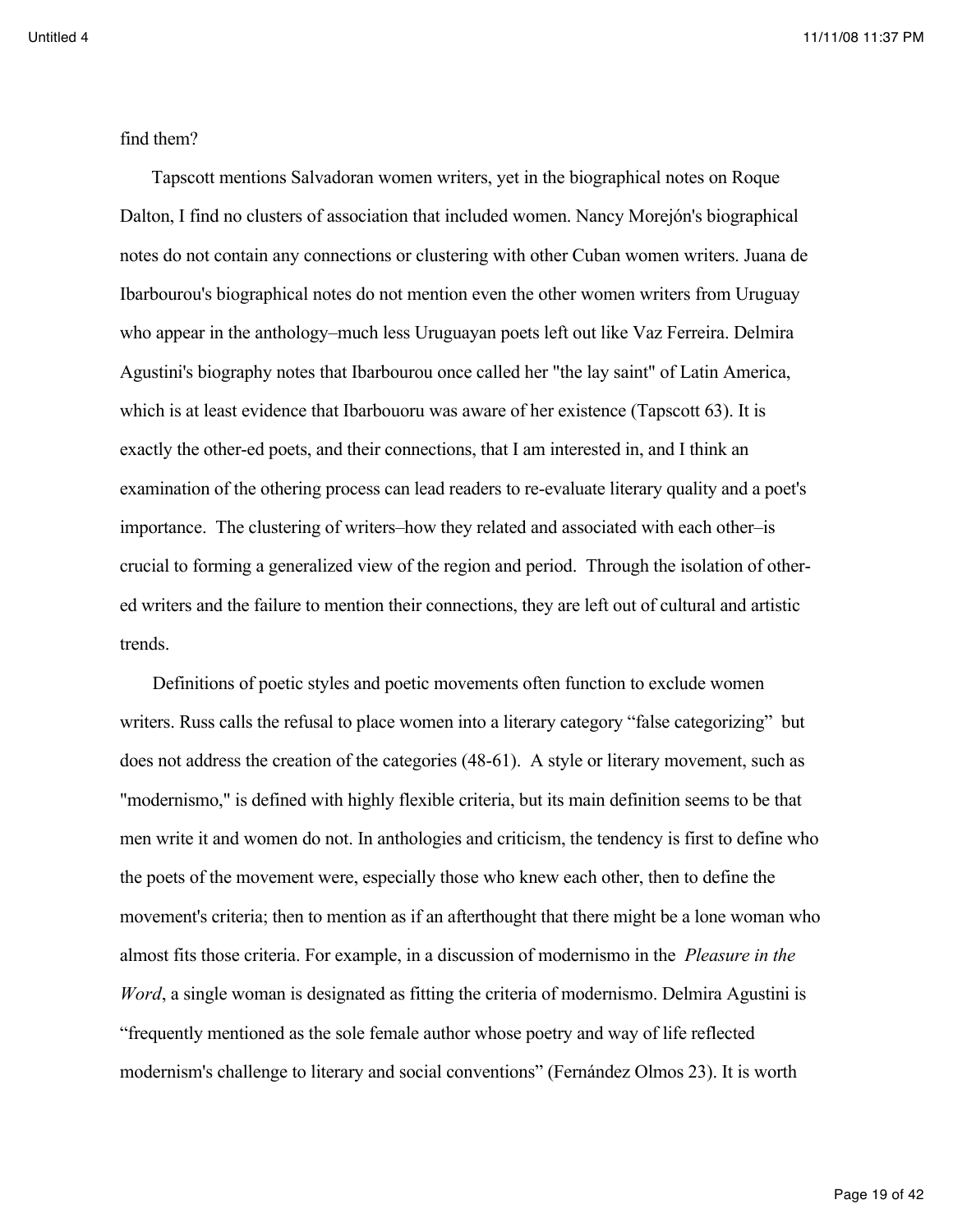taking a closer look at how the definitions of literary movements are formed, with modernismo as an example.

The definition shifted over time and from author to author. Critics frequently seemed to confuse or blend Latin American modernismo–a poetic movement inspired by Rubén Darío's 1888 book *Azul . . .–*with a later vision of European modernism whose definition is confusing, vague, and contradictory.

In an introduction to Mildred Johnson's 1956 book *Swan, Cygnets, and Owl: An Anthology of Modernist Poetry in Spanish America*, J. S. Brushwood says that modernismo is not only a continuation of French symbolist poetry but also has nationalist characteristics difficult to define:

> As a matter of fact, it is much more difficult to state a series of characteristics common to Spanish-American Modernist poets than it is to do so for French Symbolism or for French Parnassianism . . . Rather than regard the Modernists as a school, it is better to regard them as poets motivated to seek a new way of expression by the same progress toward intellectual independence. (Brushwood 4)

Modernismo, according to Brushwood, means "understanding the creative act." Its three qualities are: it refines romanticism; it reacts against realism; it's a "coming of age in Spanish-American poetry" (5). Brushwood denies that modernismo lies in formalism–but instead outlines a strand of formalist/symbolist modernismo and another, parallel or intertwined, of Parnassian modernismo that is not concerned with the poetic forms such as terza rima and alexandrine meter, which were introduced to the Spanish language by Darío. Modernismo, thus, was not a style of writing or a form, but an "attitude toward writing poetry" (6). According to the classification scheme of Brushwood and Johnson, no women are modernists, but many are included in the anthology as post-modernists. The differences are elusive and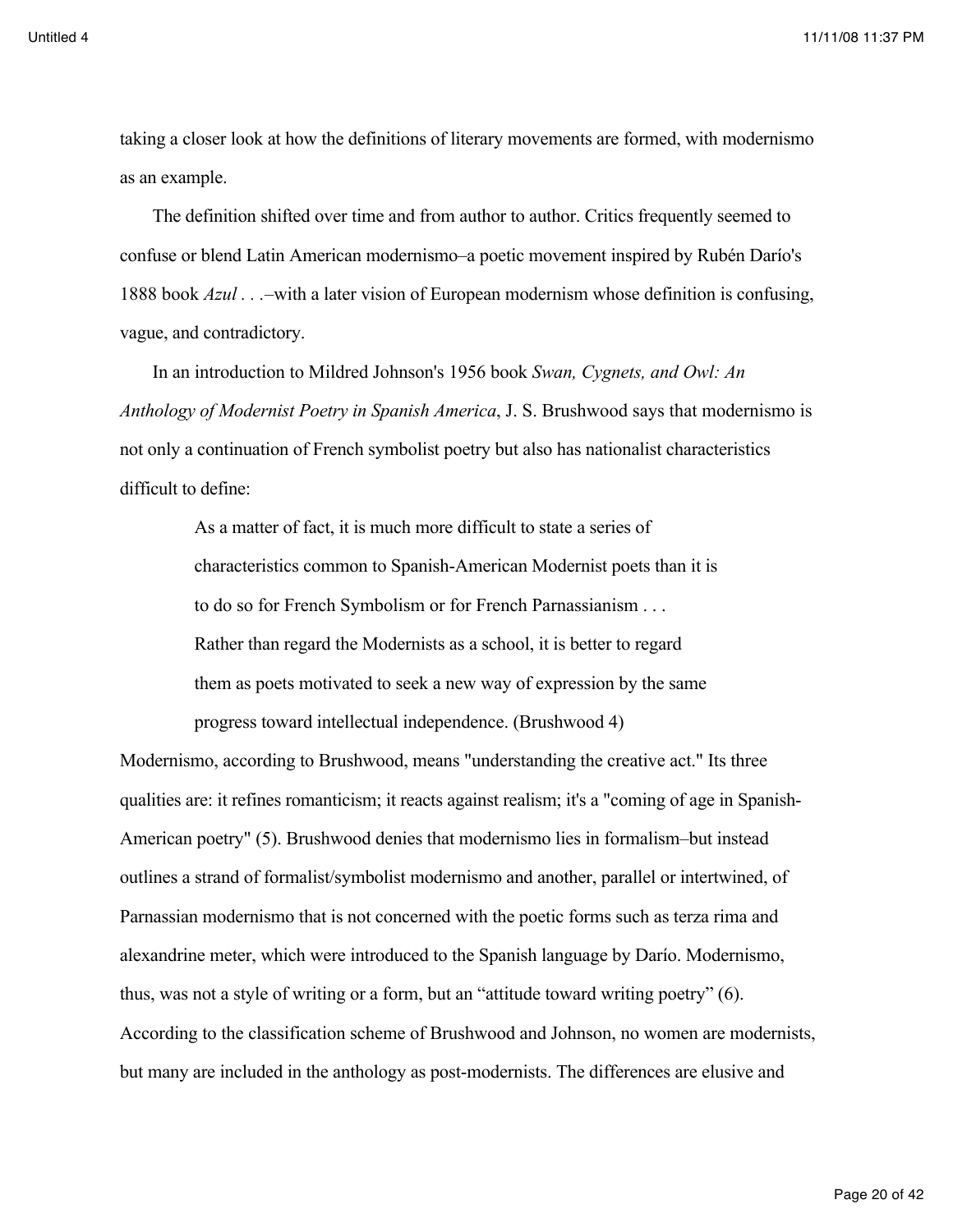seem to rest on being "intensely personal" in subject matter, which distances and alienates the [male] reader. For example, Agustini's poems are said to fit the technical and formal requirements of the poetics of modernismo, but they "have the disadvantage of losing identification with the reader, who is inclined to interest himself in what the poems reveal of Agustini's life, rather than allow his own poetic being to communicate with her" (28). This reveals that the classification of Agustini as modernista or post-modernista depends on the critic's assumption of a male reader.

Jones defines modernismo as beginning with Rubén Darío in 1888 or 1890, but he calls the Parnassians of the 1860s and 1870s part of Spanish American modernismo. He describes the Parnassians as a revolt against romanticism: "A conciousness of the sensuous beauty in nature, a longing for escape, for death, melancholic dreams, along with a refinement of expression in musical lines, sometimes carried to incomprehensible extremes" (2). Jones then claims that the modernista movement, with its "aristocratic and aesthetic tendencies," ended in 1910 (5). At the very end of his section on modernismo, Jones includes a single paragraph on women, containing the names of ten women. They are not identified as modernistas or as part of any other literary movement.

José Olivo Jiménez says, defining by negation, that moderismo is not "superficial escapismo exotista, de tendencia excluyantemente afrancesada o extranjerizante . . ." 'superficial, exoticizing escapism, of a tendency exclusively frenchified or foreign-loving' and goes on to define the genre by naming its main poets: Darío, José Martí, Manuel Gutiérrez Nájera, and Julián del Casal (9). According to this definition, modernismo ends in about 1930 (13). No women are mentioned, and, in fact, Gabriela Mistral is the only woman to appear in his anthology.

Jean Franco mentions the "cosmopolitan outlook and the cult of the exotic" of Spanish-American modernism; it's poetry that attempts to be atemporal and universal (125). It avoids the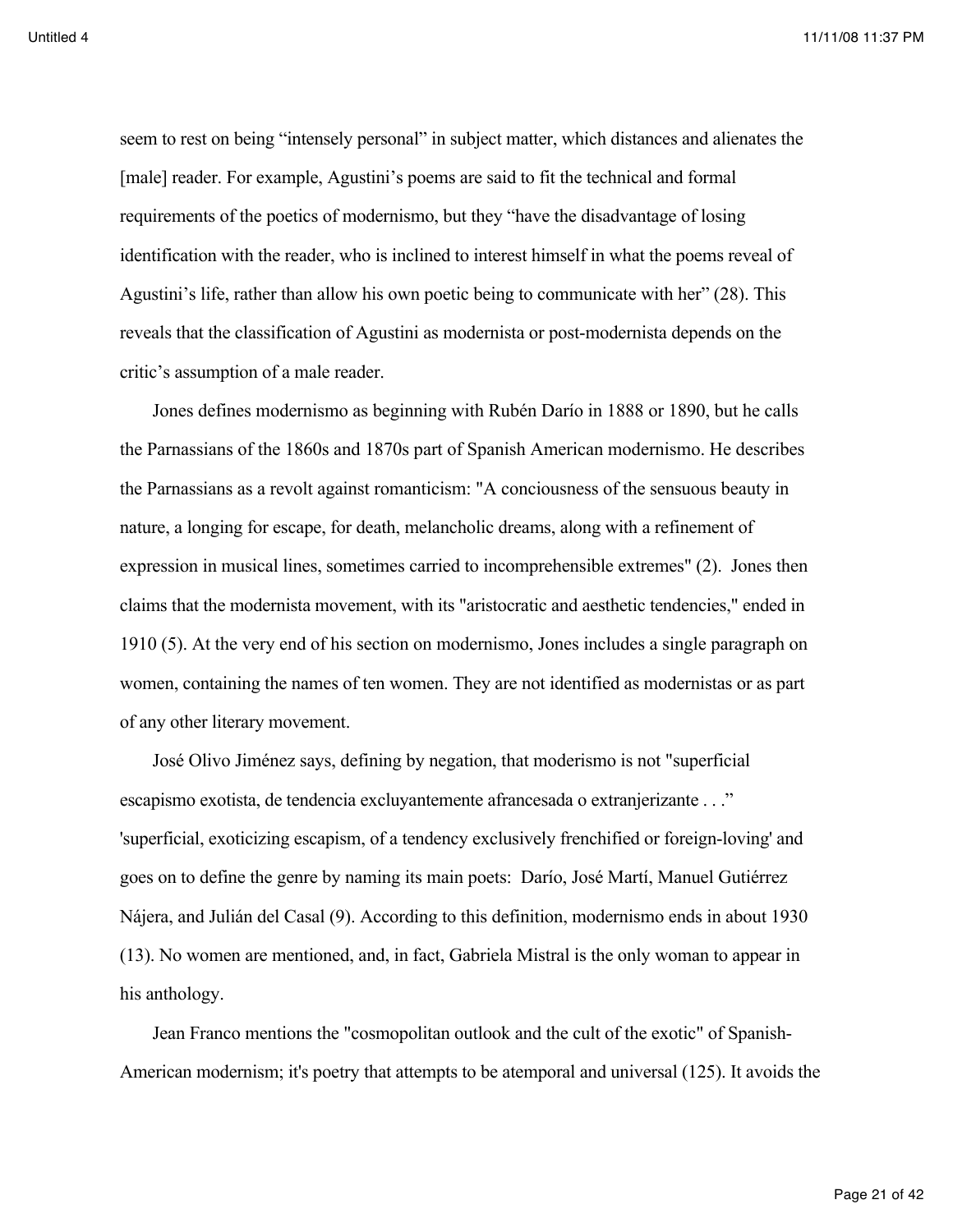local and particular, and places a high moral value on the aestheticization of experience. Franco's modernismo includes eleven male writers plus Delmira Agustini, whose work is not discussed in detail. Franco points out:

> Generalisations about Modernism are particularly dangerous because the poets did not form a coherent movement with a definite poetic creed. The characteristics mentioned above are common to most of them, but further than that we cannot go. There is no way of studying Modernism except by reading the poems of each individual poet. (Franco 125-26)

This creates a circular definition of modernismo, one which defines modernismo to be the work of particular men who do not fit any specific criteria and yet who have been declared by some critics to be the most important writers of their generation.

In her book on four women poets, Sidonia Rosenbaum made it clear that she felt none of the women she studied belonged in the first ranks of the defining literary movement of their generation:

> During Modernismo proper–the most original, fecund, and brilliant period in the literary annals of Spanish America–there was not a single woman among the many great poets who then appeared . . . It is not that women ceased to write during that time, but those that did "attempt the pen" were in a secondary place in relation to the men, because they were either too conservative, and limited themselves to the continuing of the preceding, established, literary modes, or if they did essay the new manner–essentially innovative and revolutionary–they did so somewhat timidly, assimiliating merely its most superficial and cursory notes. (Rosenbaum 41)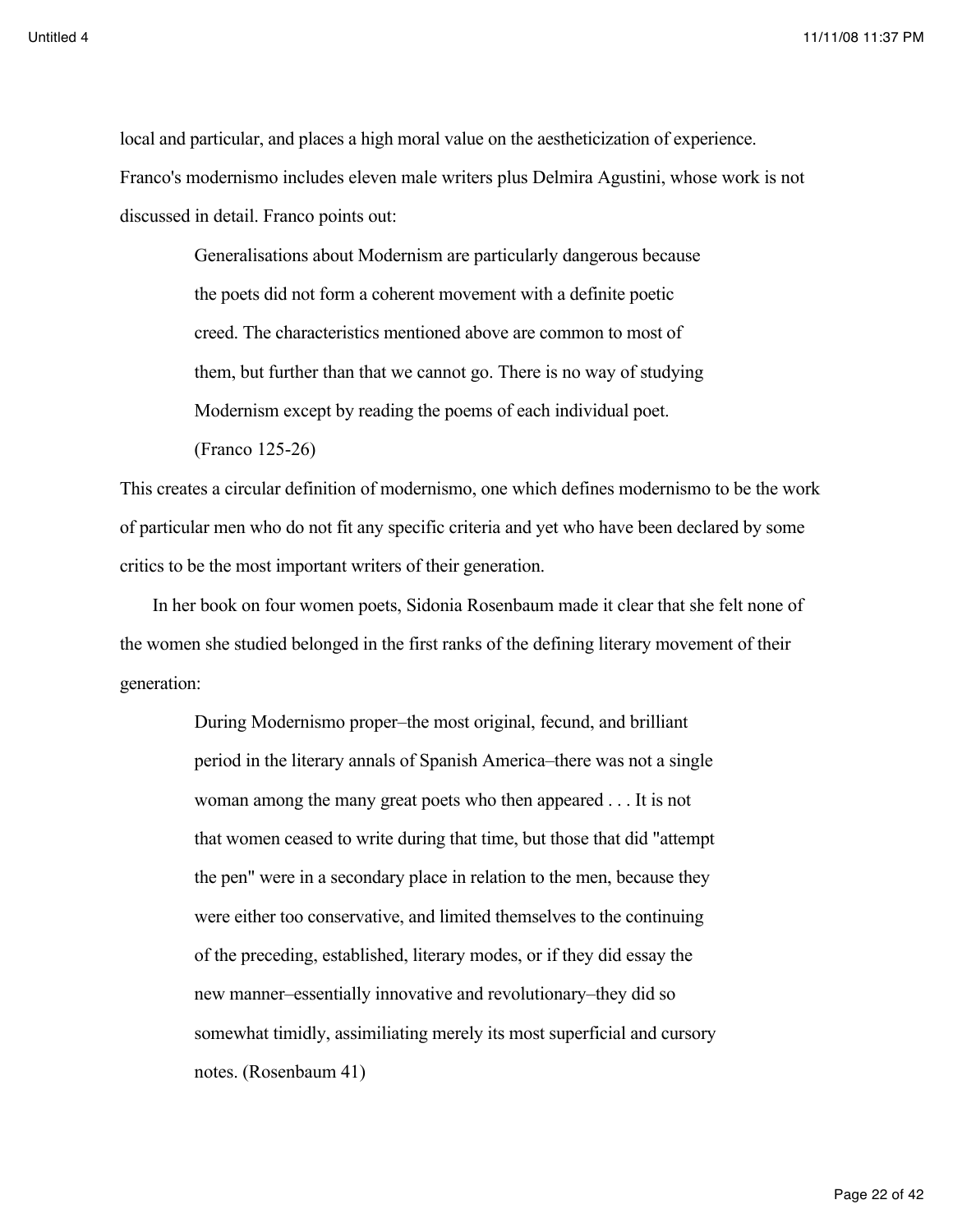Rosenbaum stakes out a claim for the unusual brilliance of male poets of modernismo and laments that in her judgement none of the women writing during the period of modernismo were great poets. According to Rosenbaum, Agustini, Mistral, Ibarbourou, and Storni were successful at being modernistas but were inherently inferior poets. Throughout her book, she emphasizes her views that women poets are timid, immature, and superficial and– paradoxically–that their work is at its best when based on weakness and instinct, since those are the "true essence of femininity" (256).

Alfred Coester's survey of Spanish American literature devotes two chapters to modernismo. According to Coester, the publication of Darío's book *Azul . . .* in 1888 was the beginning of modernismo, which was a Spanish-American adaptation of French Parnassian and Symbolist influences, "beginning with translation and imitation" (450). Darío and Julian de Casal, in Cuba, collaborated and influenced each other in their work and personally. No mention is made of Julian de Casal's modernista, translator, women poet friends such as Juana Borrero and Aurelia Castillo. In a chapter titled "Darío's Followers," Coester devotes several pages to descriptions of the work of "the continuers of modernista poetry," who kept on being modernista after the men had moved on, work which has "the unity of sex" though the poetesses are from different countries. Agustini, Storni, Ibarbourou, and Mistral, "representatives of the cloistered women of Latin America," he considers to "voice the suppressed feelings of sex" though "their main themes are themselves and their vague longings" (481). When a woman demonstrates mastery of technical form or perfectly meets the criteria of a school of poetry, critics say she's not innovative or important. When she innovates, critics classify her as a failure or as marginal to a literary movement, and this marginalization leads to her being dropped from the literary canon.

 The editors of *El placer de la palabra* set forth the definition of modernismo as a masculine endeavor, with Agustini as the lone exception: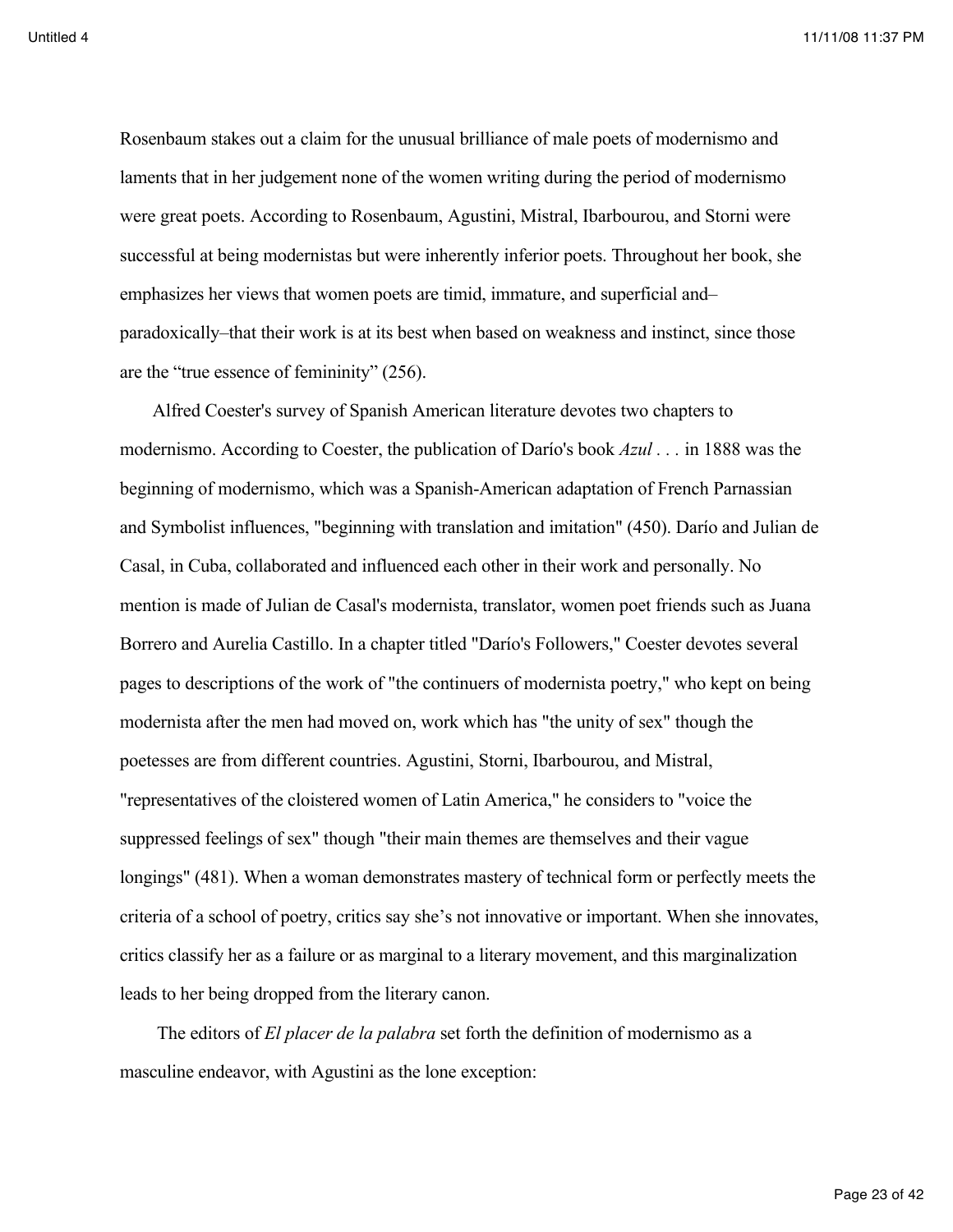La mayoría de los estudios críticos sobre el Modernismo, el cual Ricardo Grullón describe como "la nueva y duradera fraternidad de la invención literaria" tratan casi exclusivamente la literatura masculina. La poeta uruguaya Delmira Agustini (1886-1914), sin embargo, se menciona con frecuencia como la única mujer cuya obra y estilo de vida reflejan el reto modernista a las convenciones sociales y literarias. . . . Agustini, como Matamoros, expresa un sentimiento muy moderno en su poesía: la necesidad de definir su identidad social y personal dentro del medio ambiente represivo de su sociedad. . . . (Fernández Olmos, xiv)

The majority of critical studies on modernism, which Ricardo Grullón describes as 'the new and lasting fraternity of literary invention' almost exclusively study masculine literature. The Uruguayan poet Delmira Agustini, without doubt, is mentioned frequently as the only woman whose work and lifestyle reflect the modernista struggle against social and literary convention. . . . Agustini, like Matamoros, expresses a very modern sentiment in her poetry: the necessity of defining her social and personal identity against the surrounding repressive norms of her society, and the desire to unleash the full potential of her passions . . .

This statement explains something of the double bind that women poets face. To be considered part of modernismo, or many other literary movements, their lives must conform to particular standards that are difficult to maintain. The importance and relevance of their work is determined by critics to be dependent on poetic and aesthetic qualities that further depend on the women proving their allegiance to a radical and bohemian lifestyle, yet one that also is properly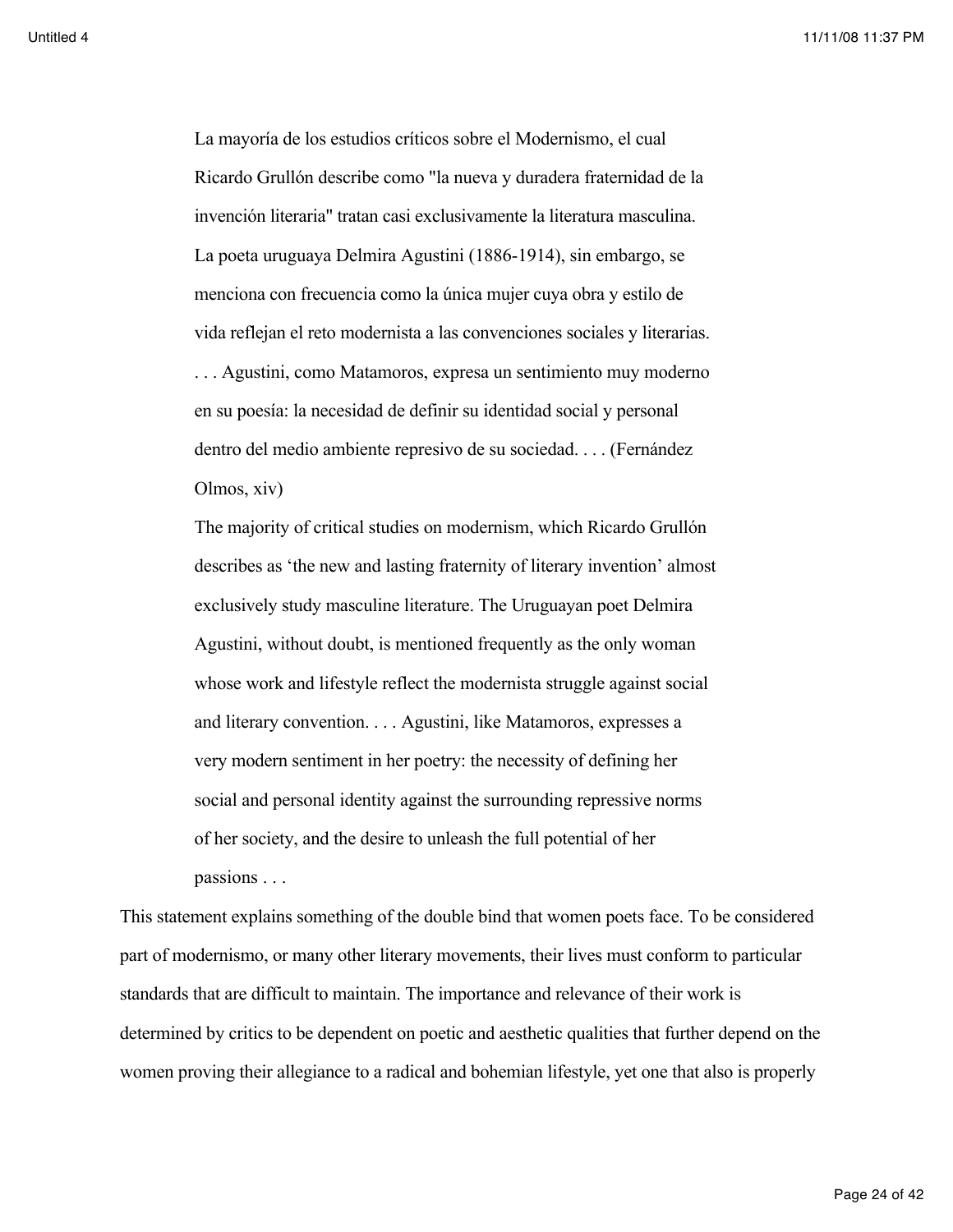feminine.

In the 1920s, Peruvian critic José Carlos Mariátegui said about women poets: Los versos de las poetisas generalmente no son versos de mujer. No se siente en ellos sentimiento de hembra. Las poetisas no hablan como mujeres. Son, en su poesía, seres neutros. Son artistas sin sexo. La poesía de la mujer está dominada por un pudor estúpido. Y carece por esta razón de humanidad y de fuerza. Mientras el poeta muestra su "yo," la poetisa esconde y mistifica el suyo. Envuelve su alma, su vida, su verdad, en las grotescas túnicas de lo convencional. (qtd. in Zamora 22)

The verses of poetesses generally aren't women's verses. One doesn't sense in them any female feeling. The women poets don't talk like women. They are, in their poetry, neuter beings. They're artists without sex. The poetry of women is dominated by an idiotic modesty. And that's why they lack in humanity and power. While the male poet displays his "I," the poetess hides and mystifies herself. She wraps up her soul, her life, her truth, in the grotesque tunics of the conventional.

Mariátegui's barb is multipronged and multipurpose. First, he genders literature, claiming that to be good literature, to express true humanity, writing must be linked to gender and sexuality. Male writers, at least some of them, adequately express their masculinity; female writers, through their own personal fault at being sexually inhibited, neuter themselves, which makes their writing bad. But something else is happening in Mariátegui's rhetoric. Being wrapped in convention was hardly limited to women writers; and in fact Mariátegui creates a trope that feminizes particular movements, in this case, modernismo and romanticism. So a particular style of "bad writing" that he wishes to criticize is here associated with femininity, femaleness,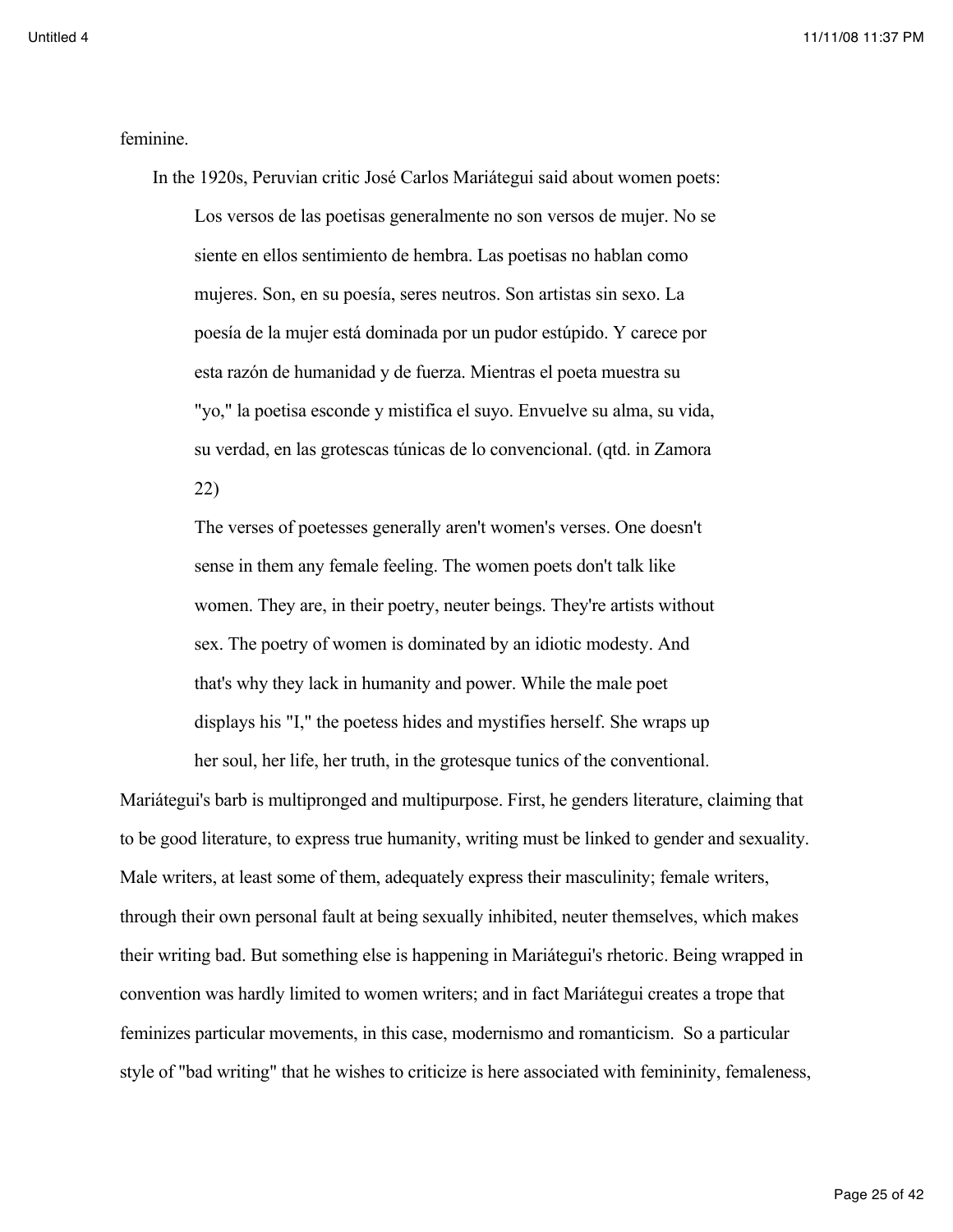and in particular a failed femininity, one that fails to be essentially feminine enough. It is strongly implied that bad writing, even if done by men, is *feminine*. What is passé is whatever women have become good at.

In all the ways outlined above, women are defined out of a literary movement and thus out of many positions of literary influence or the perception of importance.

For Monvel, editor of *Poetisas de América*, good poetry breaks out of literary category; for many other critics, good poetry represents its movement as a perfect exemplar. Definitions of literary movements, and critical declarations about "influence," are often made into patterns reflecting patriarchal ideas of geneological descent. People writing in many different countries simultaneously are influenced by many factors. It is common to have a narrative focus on a "father" who is a great man and a genius and who passes on traits to followers, as Darío seems to be the placeholder for a myth of transmission of culture from France to Latin America. Instead, we can view literary and cultural inheritance in a non-linear way, as clouds or clusters of influence.

Categories and movements are invented for various trends in poetry, but women, in much of Spanish American literary criticism, don't fit into those categories and are not chosen to represent them. No women are romanticists, pre-romanticists, post-romanticists, premodernists, or modernists. No movements are invented to include their work. Their work is central to no category of its own, other than being not-by-men. They are excluded from critical taxonomy. Lillian Robinson, in "Treason Our Text" (1983), points out that arguing case by case to include particular women in a canon can co-exist with other strategies to fight sexist exclusion, such as redefining an existing canon's parameters (215). In particular, arguing case by case that a woman writer is or should be in the first ranks of writers does not address issues of timelessness or universality. In this case, changing the definition of modernismo and creating new poetic categories will be helpful to increase the visibility of poetry by women.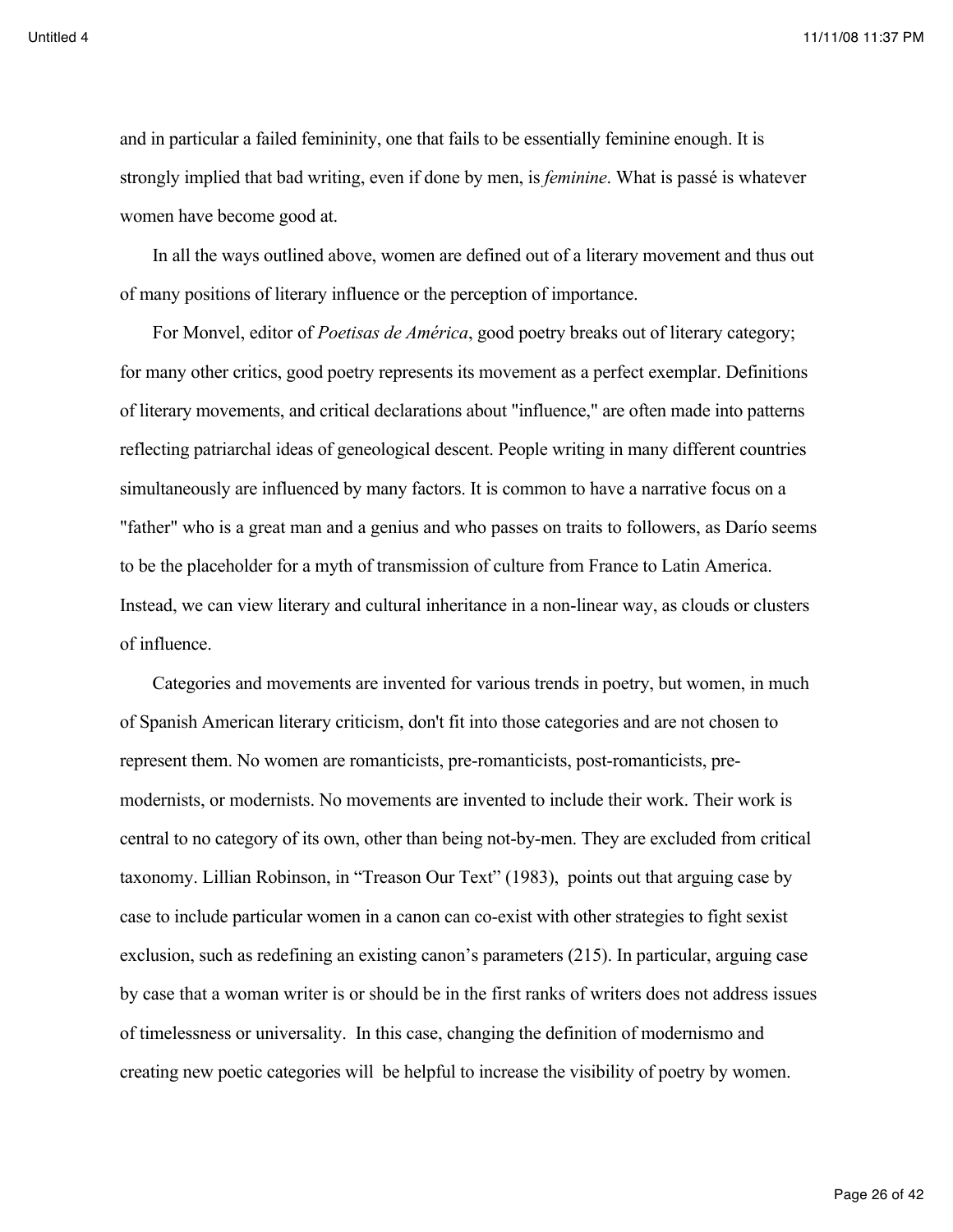Ramiro Lagos, in his introduction to his excellent 1991 anthology *Voces Femeninas del Mundo Hispánico*, explains the traditional and passive object-role of the muse as imposed upon women, and how women poets not only defy and transcend that object-role but also establish a literary category of "feminismo lírico," lyrical feminism, beyond modernismo, postmodernismo, or the vanguard (14). This is an interesting attempt to define a school of writing, a literary category such as modernismo.

One can imagine–and this might be a good tactic for criticism–a book on the international maenidismo movement, which discusses only women's work; with a subheading of a chapter at the end of the book titled "masculine voices of post-maenidismo" about Darío's sex life, number of children, his love of housework and teaching, his unhappiness under patriarchy, how well he expresses a masculine erotic sensibility, and then mentions that a few of his poems approach real maenidismo.

Rather than being grouped by critics into a movement, the most famous and successful women poets of the late 19th- and early 20-centuries are left out of the next major literary movement to be defined: the vanguard of the late 20s. In Vicky Unruh's book from 1991 on the Latin American vanguard, there are only a few sentences on women, and this was the one with the most information: "Although women infrequently participated actively or visibly in vanguardist activities, Flórida 'a vanguardist literary group in Argentina' included the poet and prose fiction writer Norah Lange, who was married to Girondo" (12). Sentences like this were crucial to my research. This sentence can be read as meaning "There weren't any important women associated with the vanguard." But I had to learn to read with a suspicious eye, to read this sentence as also carrying the positive meaning "There *were* women associated with the vanguard, across all of Latin America." With this as a hypothesis, it is possible to go out and look for the women in order to reevaluate their importance.

Unruh's knowledge base of women's writing of the 1920s, and thus her critical stance, has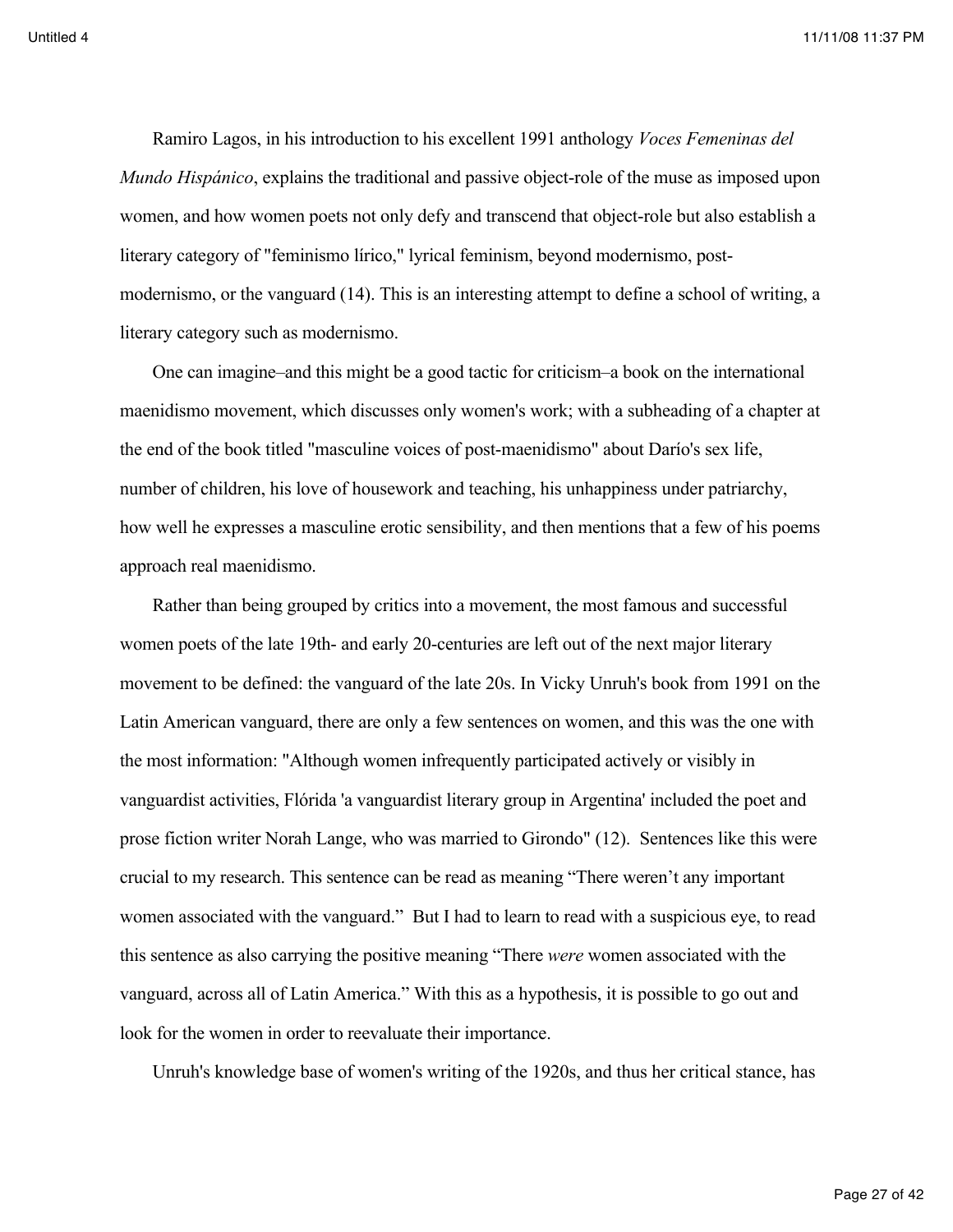changed. In her 2006 book *Performing Women and Modern Literary Culture in Latin America*, she discusses women's work and roles in complex terms. Unruh describes how women writers escape from the silent "inspirational muse" role and transition into an active, writerly role in the 1920s by their focus on public performance, readings, plays, and "witty display and journalistic self-portraiture" (2).

Poets of modernism, postmodernism, and the vanguard are often praised for their unconventional lives and morality. And yet much of the political feminist movement of the late 19th and early 20th century in Spanish America and other areas depended on the idea of women as moral superior; the struggle for the vote in many countries leaned heavily on this idea.

Poems that might seem conventional now were radical and political in 1900. For example, Luz Rubio of Cuba's Feminist Party published an argument in 1914 that poets and intellectuals, led by José Martí, had led the way to freedom for everyone but women. She claimed that the laws of Cuba made women into slaves and that real Cuban nationalism included a struggle for women's emancipation because women were the brain and conscience of the country. According to Catherine Davies, early 20th century Cuban feminist thought promoted the idea that "Without women, men's actions are morally unsound" (37). With this activist feminist political dimension in mind, gendered political readings of women's poems become more apparent. Davies explains further that ". . . what feminist writers did was to 'feminize' Cuban nationalist ideology by appropriating nationalist symbols of purity and integrity" (38).

Davies quotes Iris Zavala on the paradox facing modernista women writers: "they sought as individuals to oppose autonomously the authoritarianism of the social order, but the only way in which this was done was through the internalization of patriarchal authority" (39). Poetry, especially the lyric poetry by women, writes Davies, was "the rebellion of subjectivity and desire against all forms of institutionalized life" (38). Davies begins an outline of what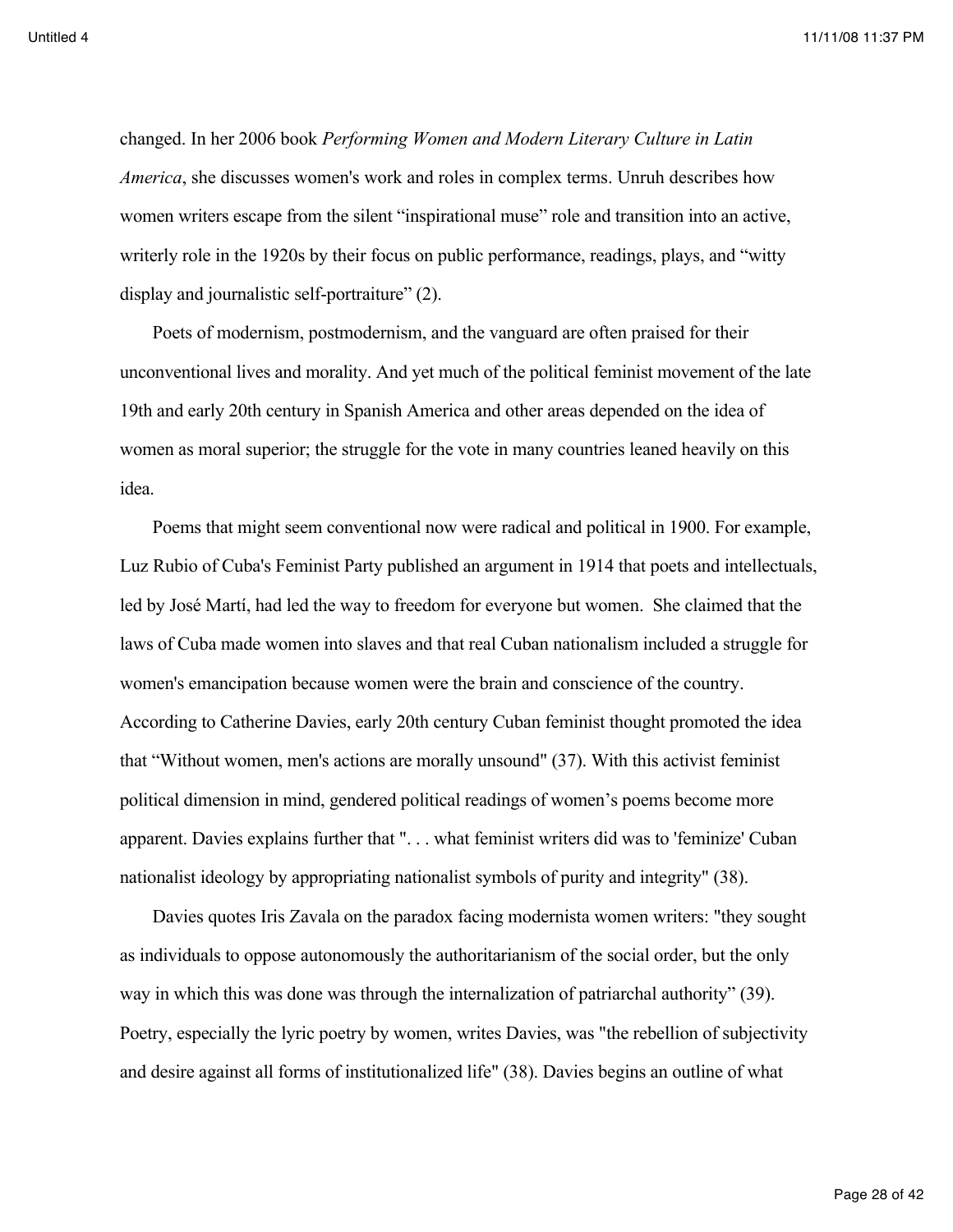might be seen by looking at late 19th- and early 20th-century women's poetry as a literary category:

> Women's poetry, for example, repeatedly subverted traditional myths of femininity, including the Mother and Domestic Bliss, by means of several discursive strategies: by refocusing the female body and sexuality from a feminine perspective; by emphasizing the specific experiences of women's lives, and by deflating dominant myths of masculinity through irony, ridicule, and humor. This kind of women's writing is perhaps the most radical as it involves the writer turning private subjectivity into the source of a collective, liberating discourse; it involves socializing the unconscious and the inner self" (40)

 Davies draws clear connections between the artist-poet's project of the Self and political consciousness. She points out radical readings of poems by women who imagine Cuba personified as Woman, especially in poems by Luisa Pérez de Zambrana, Nieves Xenes, and Dulce María Borrero.

The male poet's intensely patriarchal answer to this feminine discourse is typified by the poem "Feminismo" published in 1917 by an Argentinian, Alfredo Arteaga (see Appendix 2). Arteaga, addressing women, lists qualities that make women superior to men, and then reminds us: that is why we should be content to stay at home in our proper roles as embodiments of passive virtues, of beauty, and in our roles as mothers–rather than playing active, public roles like writing or voting in elections.

> ... *j*oh bellos seres que derramáis primaveral frescura en los tiempos más foscos de la historia y que santificáis nuestros placeres,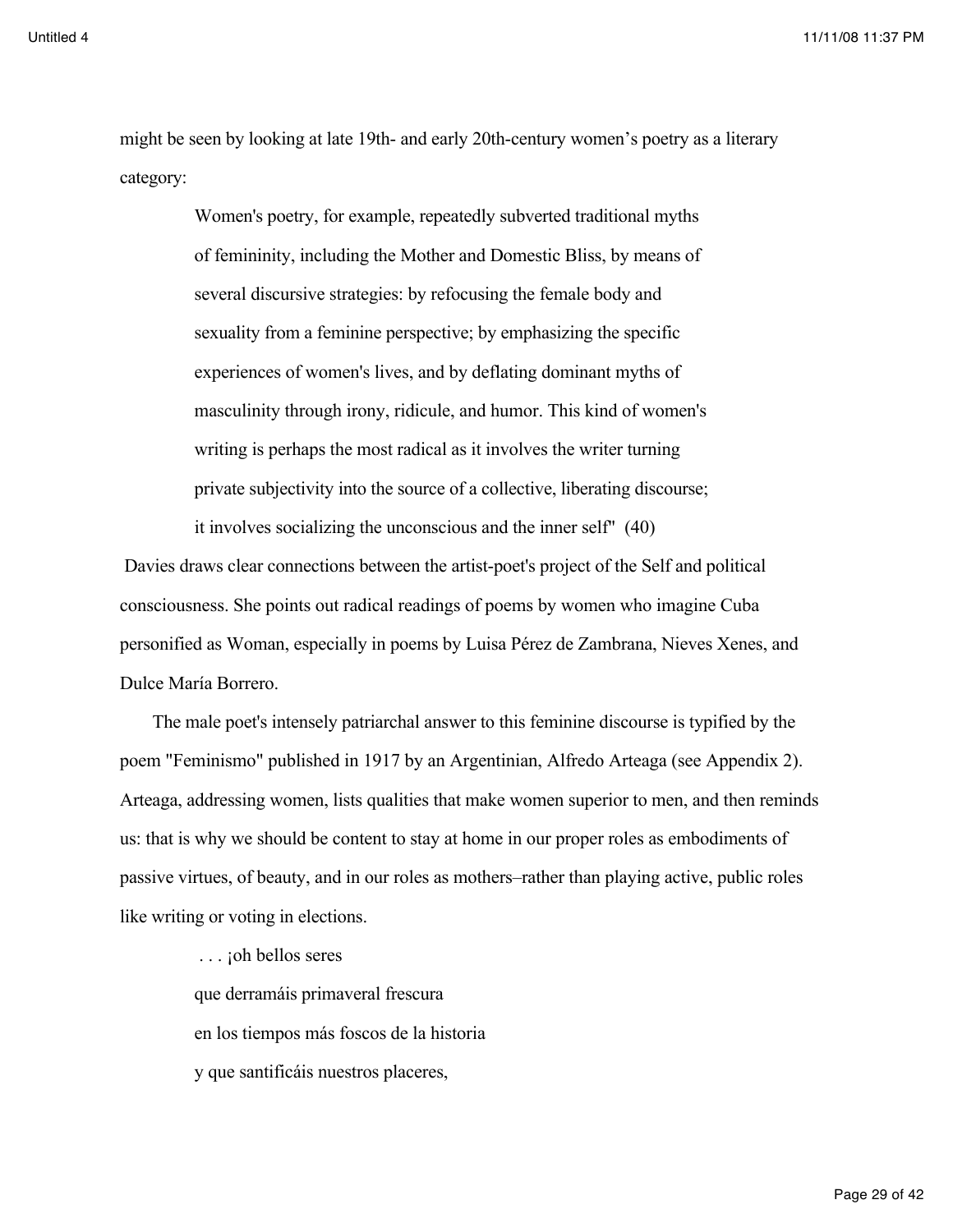contentaos por siempre con la gloria y con la suavidad de ser mujeres! . . . oh lovely beings that spill over with primeval freshness in the greatest focal points of history, you who sanctify our pleasures, content yourselves for always with the glory and the softness of being women!

The struggle for rhetorical and poetic ground becomes clear when "Feminismo" is read together with, for example, "Manos Femeniles," a poem that is not devoid of irony. Colombian poet Emma Vargas Flórez de Arguelles calls upon the tropes cited by Arteaga–purity, grace, piety, motherhood; but her "pure womanly hands" unite with those of other women; they weave wreaths of poetic victory; they take up the professional pen:

> Mujeres de América, de sueños hermanos: para el himno nuevo todas nuestras manos tejerán un verde ramo de laurel, y–unidas–pondremos de nuestros jardines las frescas violetas, los raros jazmines, las lilas frondosas, el rojo clavel! (Biblioteca Aldeana de Colombia) Women of America, sisters of dreams, to make new songs, our hands together all shall weave a laurel wreath, and–united–we'll add from our gardens fresh violets, exotic jasmine, leafy lilies, red carnation!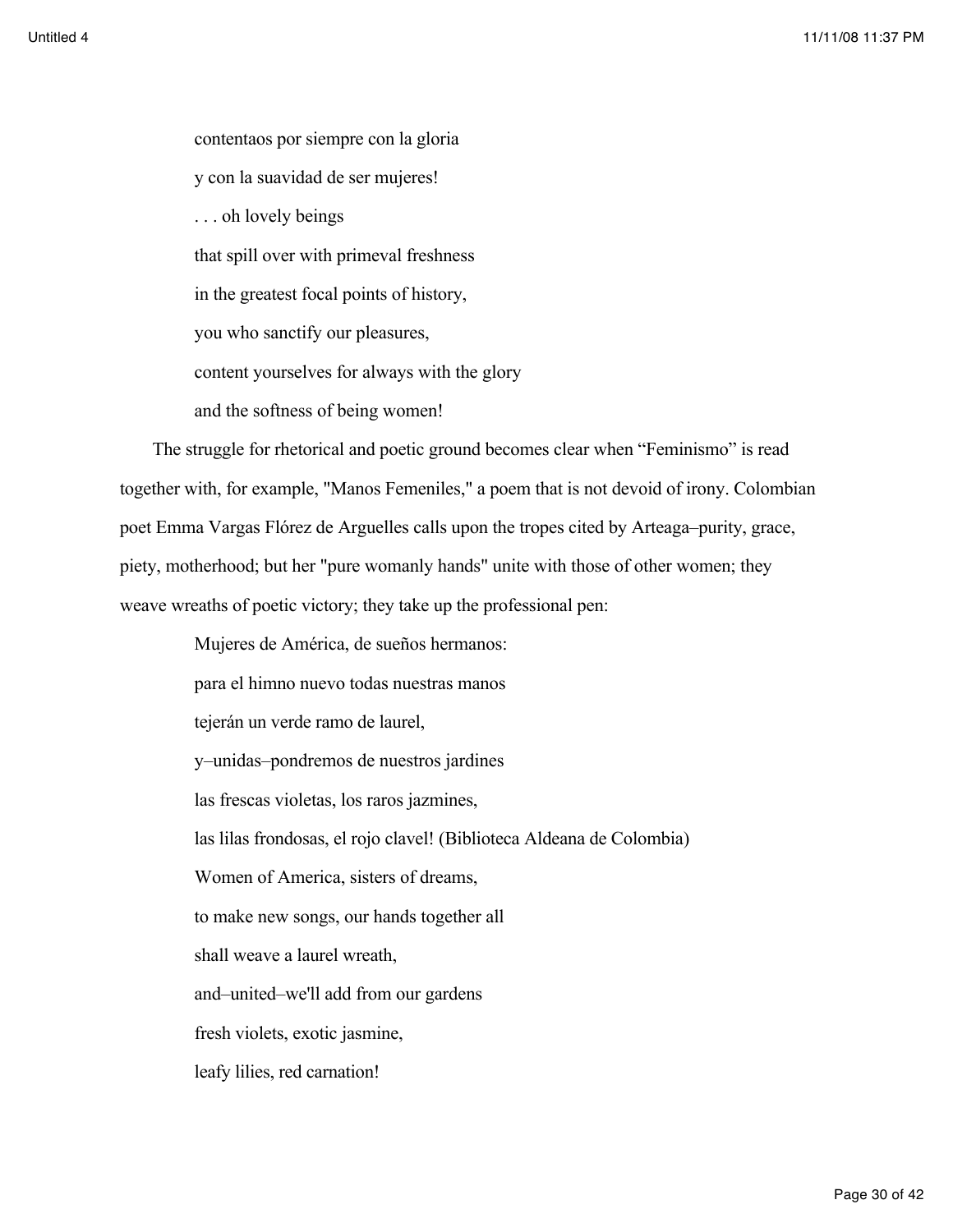"Manos Feminiles," included in the body of this thesis, demonstrates that it is useful to know something about the internal library of an author. What books were their touchstones? To what do their poems refer? Is this a sentimental, trivial, feminine poem about a swan and lilies, conventional "greeting card" poetry? Out of context, that is what it can seem, but in context with other romanticists, alongside Darío and other modernists, and especially in juxtaposition with work by other women writers, it is clear that women such as Vargas Flórez who wrote about swans and lilies were engaged in public discourse about aesthetics: they wrote about their own poetics. In fact they are often struggling to position themselves as women within that poetics.

Both for translation and for critical evaluation, being able to spot intertexuality is crucial. For example, without knowing about the symbolic language of modernismo, it's not possible to understand the poetics of many of the swan poems written by the women in this anthology.

In Dario's influential 1888 book *Azul* . . . , the swan, a major symbol of modernismo, represented artistic purity with its whiteness and the question mark with its curving neck. The swan exemplifies perfect beauty, made of perfume, ermine, dawn, silk, and dreams. It glides across a blue lake of inspiration, an infinite fountain of Art. It is unearthly, aristocratic, and withdrawn from vulgar reality. Likewise, blue, the blue of the lake that reflects heavenly blue, is the color of perfect aesthetic purity. Other Latin American poets writing about swans must be understood to be reacting to the French Symbolists and to Darío's modernista use of the swanas-poet: "The color blue became as much a symbol of Modernism as the grace of the swan. Blue was also the unattainable, the artistic, the purely aesthetic" (Brushwood 9).

José Enrique Rodó's 1900 book *Ariel* outlined a Latin American modernista ethics based on the cult of beauty. According to Rodó, social justice would arise only from guidance from individual striving after beauty; beauty must guide reason (31). Later, in 1911, Enrique González Martínez wrote his famous poem announcing the death of modernismo, "Tuércelo el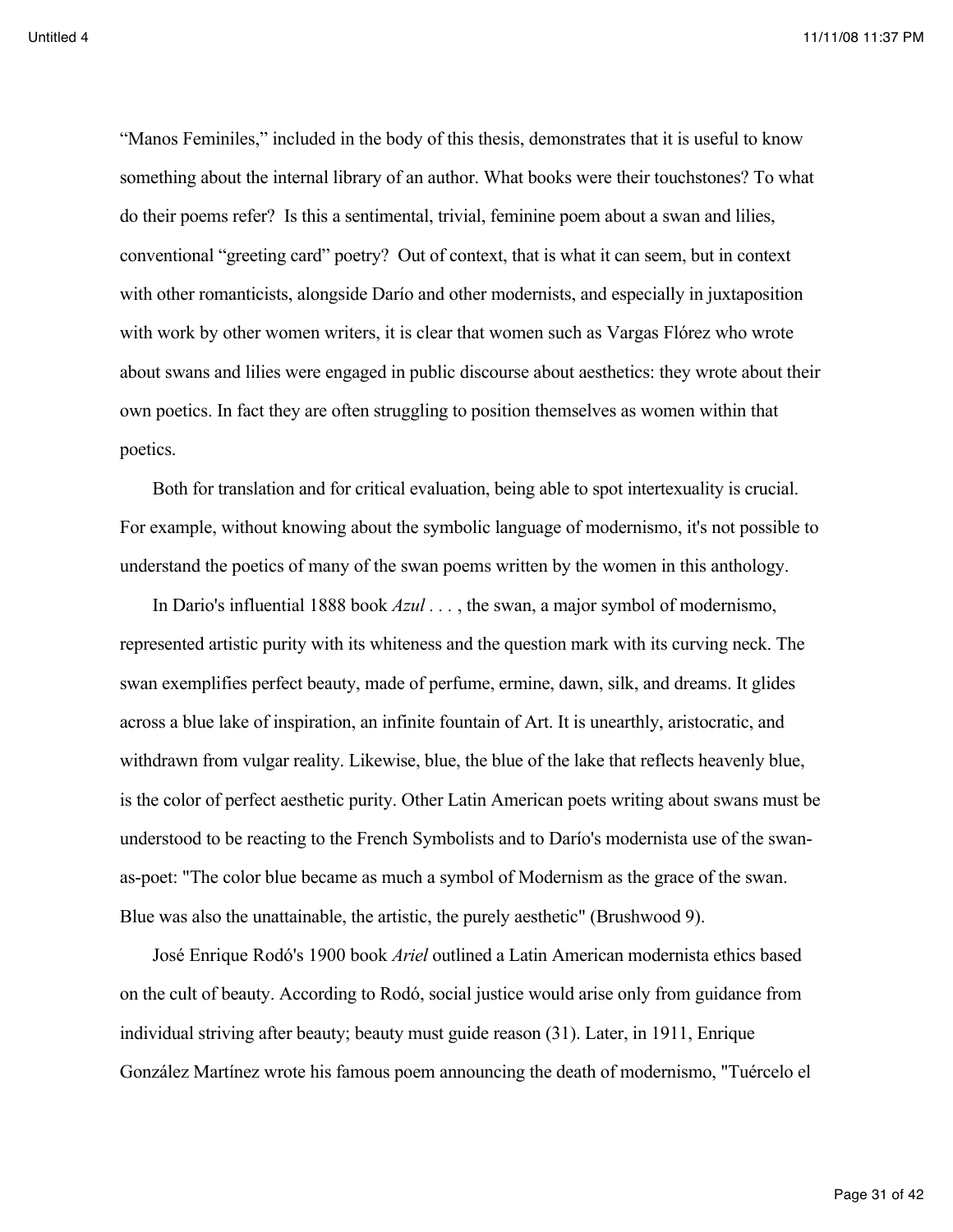cuello al cisne" 'Wring the swan's neck' (Johnson 114). Carlos Reyles, in an essay on the "death of the swan" in Uruguay, urged Latin American writers to adopt a strenuous life in pursuit of realities and political engagement rather than ideals of aesthetic beauty (qtd. in Coester 481).

Many women poets wrote about the modernista swan. In doing this, they were engaging with a major strand of aesthetic discourse of their time. Elisa Monge, a Guatemalan writer publishing in the 1880s and 1890s, wrote a story in verse about her encounter with a swan. She and other women are described in the poem as watching the swan, appreciating his perfect beauty, but as participants in a constructivist aesthetic project. Delmira Augstini, in her 1913 poem "El cisne," describes the swan's purity and then transgresses the tenets of modernismo by engaging physically and sensually with its etherealness (Agustini 255). Luisa Pérez de Zambrana, in 1906, wrote an elegy, "¡Ya Duermes!" to the poet Mercedes Matamoros. The elegy describes Matamoros as a dove, a swan, a lily, as everything ethereal and sublime:

. . . miraba sola,

 en las azules medias noches bellas, siguiendo su inefable melodía la música de luz de las estrellas. ¡Cisne del cielo sobre alada nube! en el imperio azul . . . (Vallejo 291) . . . keeping watch alone, in the blue midnights, lovely, pursuing, with her ineffable melody, the music of the light of the stars. Swan of the skies on winged mist! in the imperial blue . . .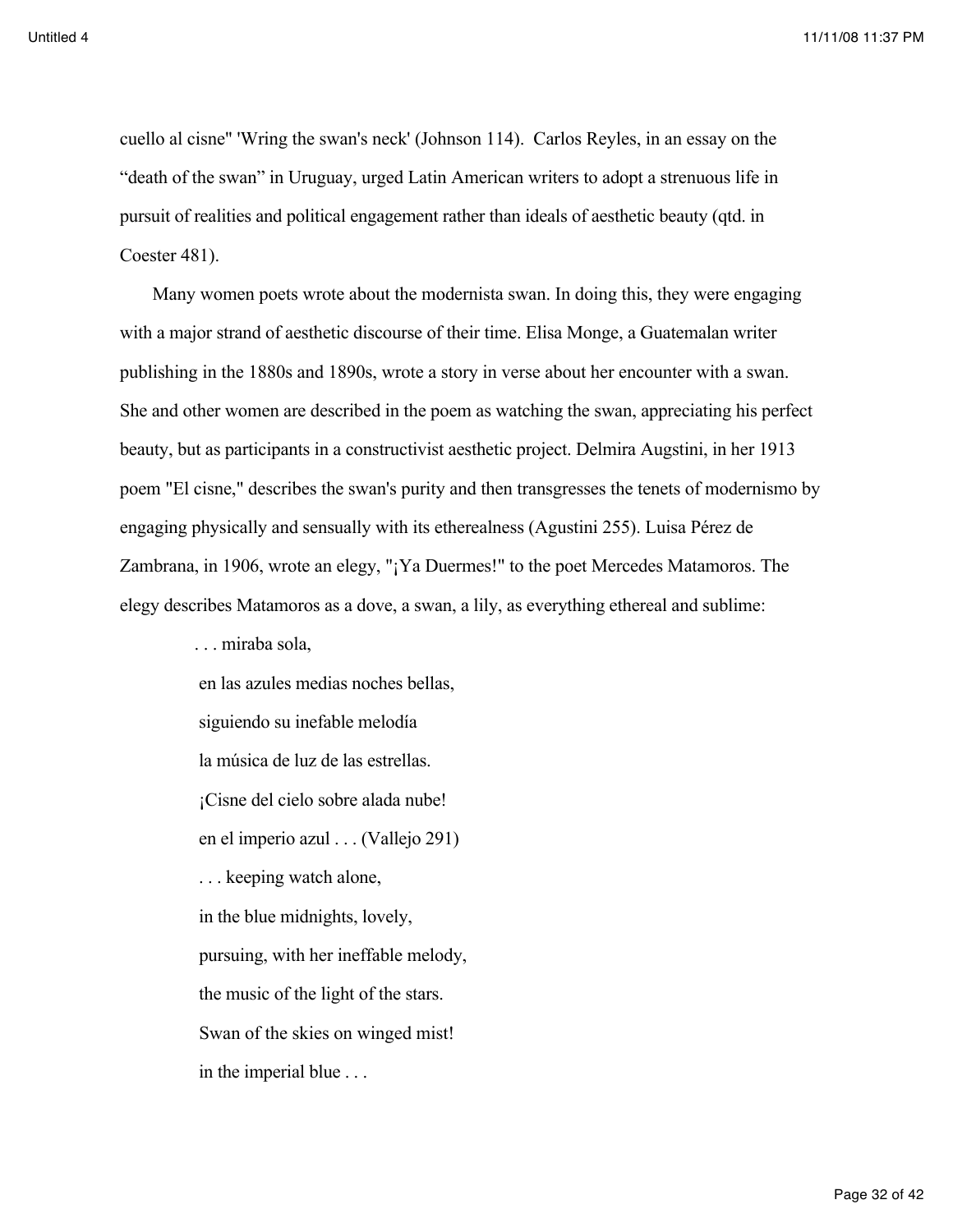Matamoros, as a poet and artist, is given the modernista attributes of detachment from earthly things, of existing in a realm of pure fantasy and ideals: in blueness, in the stars, in gems and lutes, in art that illuminates Utopia.

Rodó's *Ariel* sets up the statue of Ariel as a mute ideal of beauty. The feminized role of the statue is as object, as inspiration, or as expression of the artist's ideals. Women poets at times invoke their own silence, the "mute statue" of their bodies, breaking the silence through paradox. Luce Irigary points out women writers' difficulty of breaking silence: "women find it so difficult to speak and to be heard as women. They are exluded and denied by the patriarchal linguistic order. They cannot speak as women in a sensible, coherent manner" (qtd. in Davies, 63). They represent their bodies and their silence, then through paradox they break silence and break what blocks them from identifying their own bodies as the site of desire: the spoken body as the "object of a female subjectivity experiencing and identifying itself" (59). Statue poems also commonly describe the body in a fragmented way, especially the female body.

Further describing the "speaking statue/muse" paradox addressed by women writers, Davies goes on to say, "Poetry in which women consciously inscribe silence is possibly the most subversive of counter-discursive practices" (63). Many poems I have chosen for the anthology exhibit this quality. For example, Ibarbourou writes about a femininine, anthropomorphized grove of trees as being a speaking statue in "La arboleda inmóvil":

> Su clamor es mudo como el de una estatua. Yo siento en mis sueños su opaco alarido. Oh pampero: trénzate a todos los vientos. Sacúdela y dale la inquietud y el ruido! (69) Her voice is mute like a statue's voice. In my dreams, I hear her enigmatic howl. Oh winter gale! Twine your winds in her branches,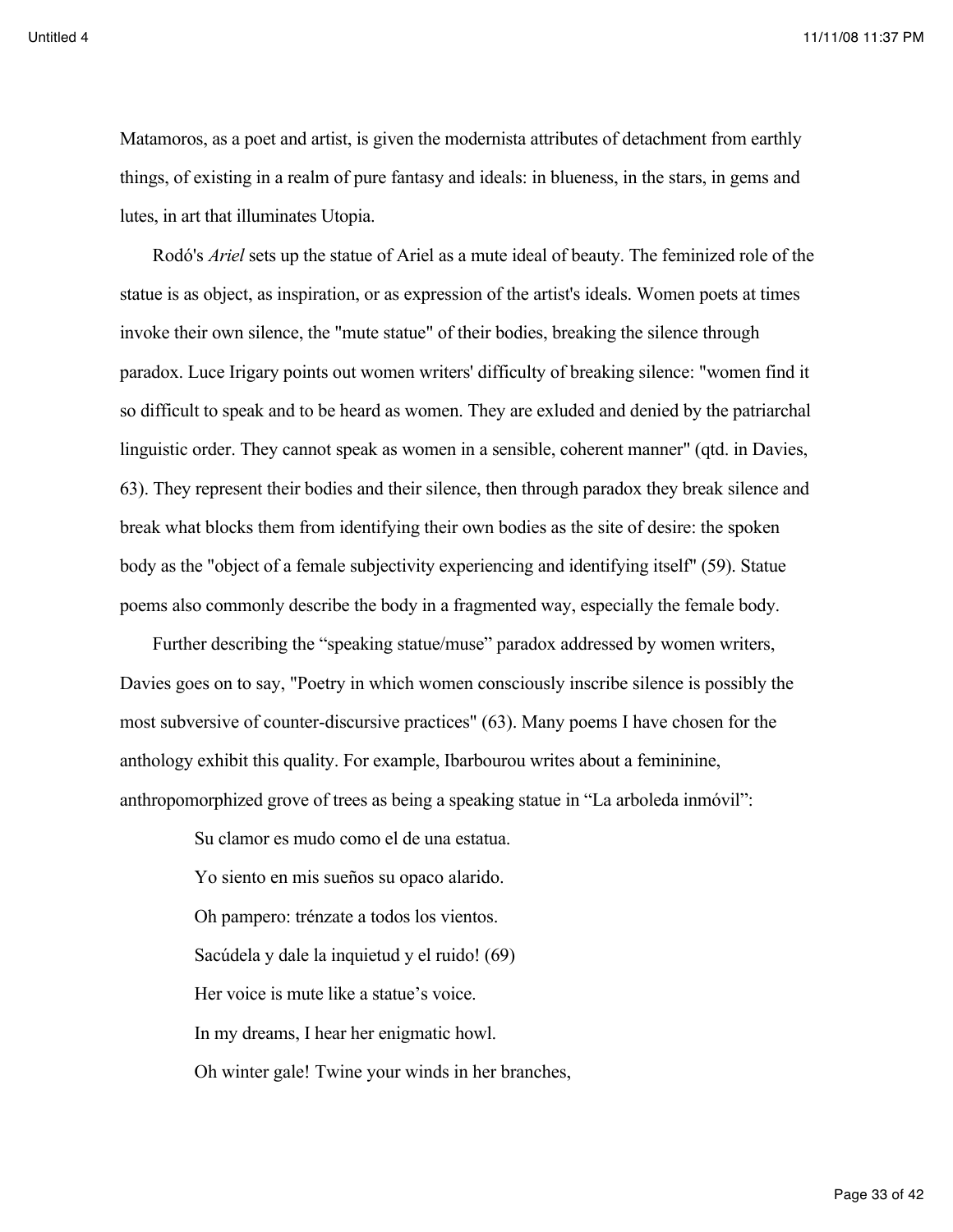rustle them, give them your restlessness and noise!' Ibarbourou also narrates in a female statue's voice in "La estatua": Soy campana rota,

> Nardo sin olor, Fuente que ha perdido Su vivo rumor. (30) I'm a broken bell, lily without scent, fountain that has lost its lively clamor.

In the first poem, Ibarbourou pities the muteness of a grove of trees, and compares the grove to a statue, "mudo como el de una estatua." The wind, another typical symbol in modernismo, the ethereal, invisible, force of nature, moves through the trees to give them a voice. In "La estatua," the statue, speaking, laments her own voicelessness by listing the ways in which she is paralyzed by paradox. And in "Implacable hiedra" Ibarbourou again pities the motionless statue, now covered and smothered by the possessive love of an ivy vine, expressing in the statue's eyes, frustration, rage, and the desire to murder her lover, the ivy (258).

Nydia Lamarque's "Invocación" to the ghost of Sappho, a cold marble statue, describes Sappho's silence and reluctance to speak: "Todo me lo dirías ¡oh hermana! aquí en la noche, / muy bajo, mientras nos envuelve el silencio" 'You'll tell me everything–oh sister!–here in the night/very low, while silence wraps us round'.

Women's poems about looking at statues of men can be subversive expressions of female desire and critiques of patriarchal thinking. Davies points out the devastating irony of María Luisa Milanés' poem on a statue of Narcissus (60). Milanés mocks masculine modernista poetics; she claims to be too simple and humble to understand Narciso's fascination with his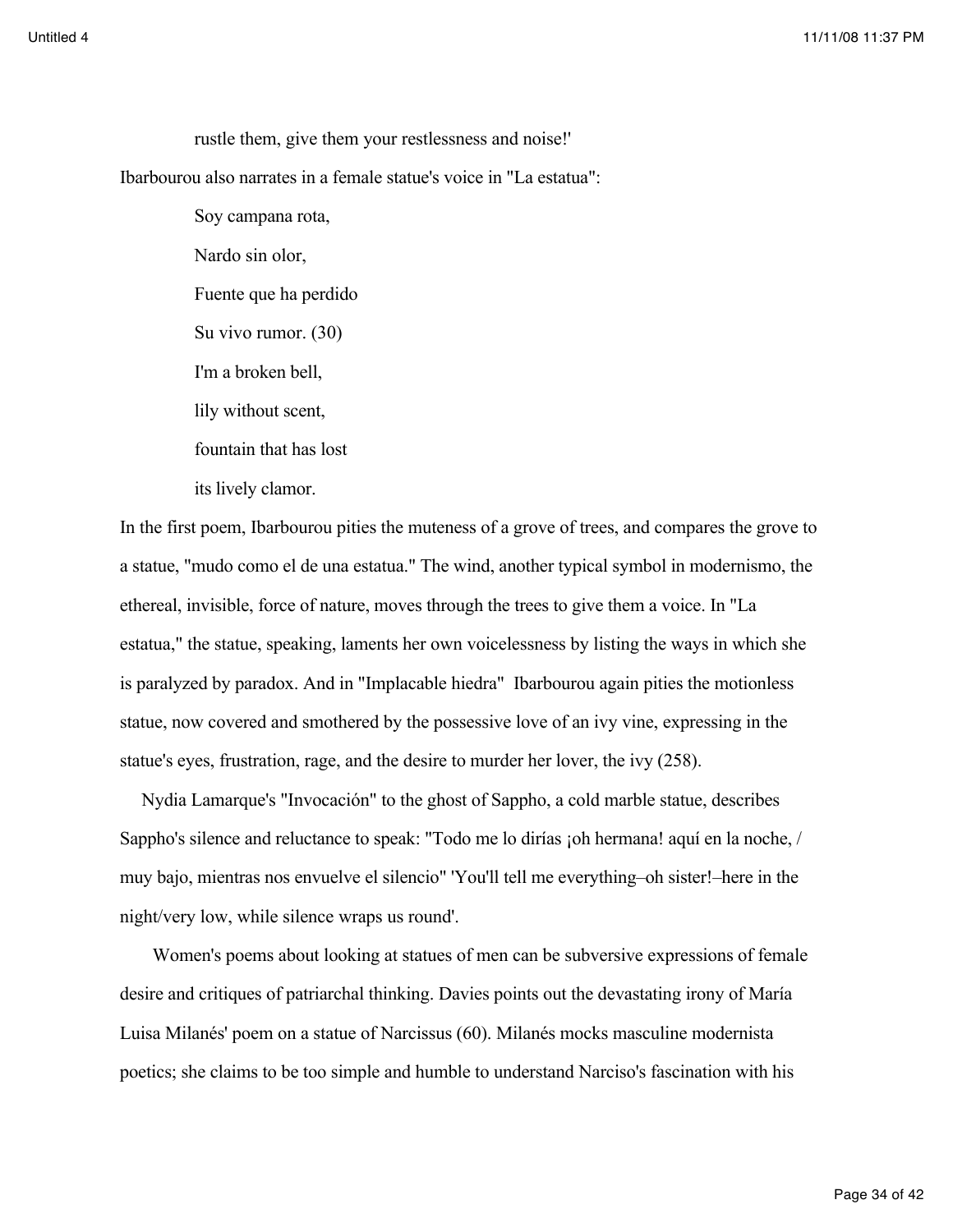reflection in azul, blue, the color of modernism and the liquid fountain of inspiration. Milanés addresses Narciso, or Narcissus, with heavy sarcasm, claiming not to understand "la ingenua admiración que te arrebata / y te fascina en la onda azul y plata . . ." 'the naive admiration that grips / you bewitched in the blue and silver wave . . .':

> Claro, que para ti es un paraíso mirar tus ojos bellos y tu boca, tu sonrisa, tu frente y tu figura . . . ¡Quisiera comprender mi alma sencilla la perfecta hermosura de tu frente, donde jamás el pensamiento brilla! (Lizaso and Fernández de Castro 301) Sure, for you it's Paradise to gaze at your own beautiful eyes and your mouth, your smile, your brow and your figure . . . My simple soul longs to understand the perfect beauty of your brow, where no thought ever sparks!'

Nieves Xenes, too, addresses Narcissus with dry wit in an untitled sonnet which I have included in this anthology.

 Ibarbourou writes subversively of female desire and male silence in "Las lenguas de diamante" 'Diamond tongues' (3). Describing an idyllic scene with fountain and statue and moonlight, she then silently implores her male companion not to speak, as any words from him would despoil the beauty of the moment; she prays, even, that "el manto de piedra de la muerte" 'death's stone cloak,' should stifle her lover, that he should be turned to stone, in order to keep him silent.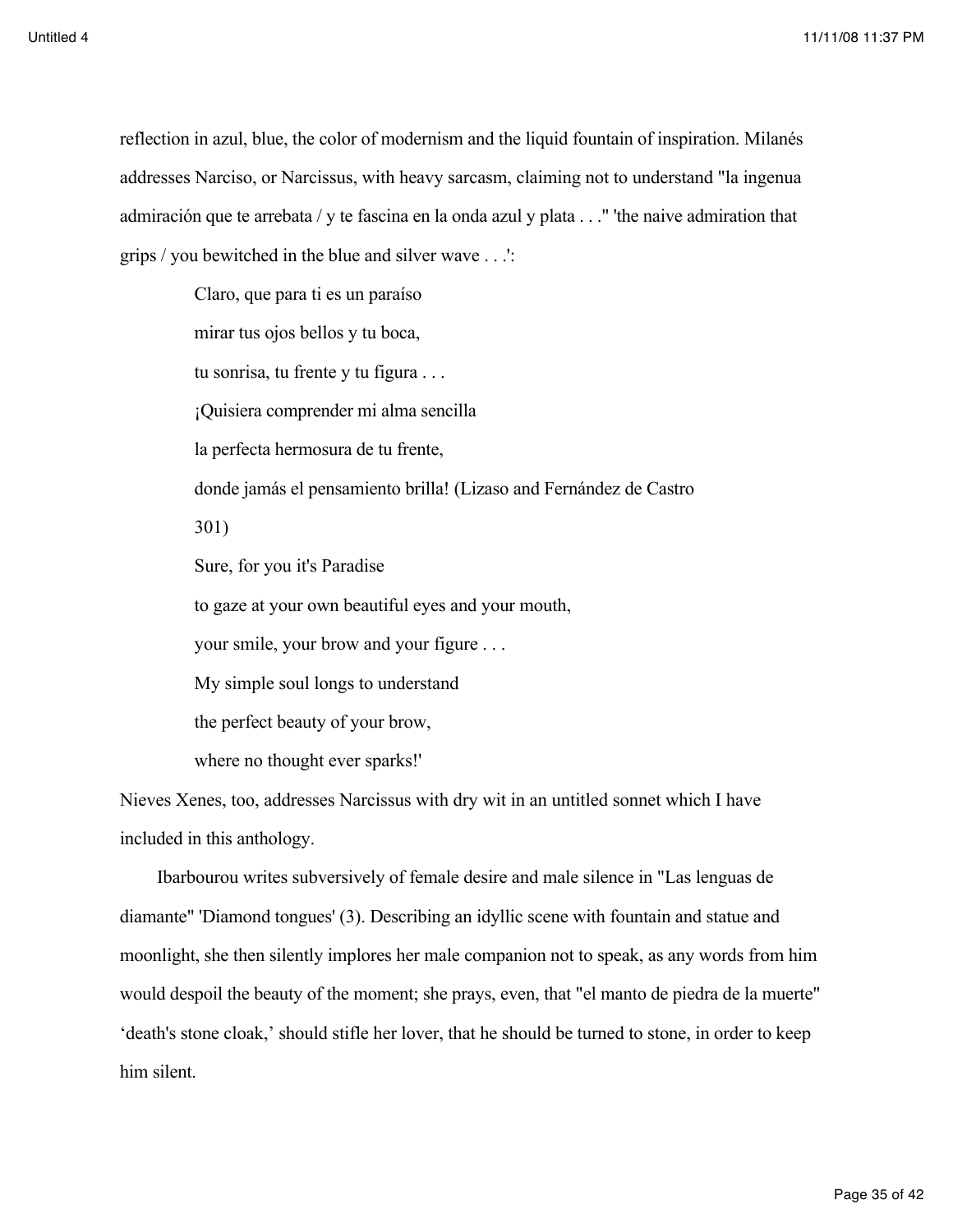Olga Acevedo writes, "Para ti . . . Luna de mis silencios . . . Luna de mis tristezas" in a plea for the ethereal whiteness of moonlight to ravish her into non-existence, to purify her existential despair (Orozco de Mateos). It is not a statue poem, but it is about desires that are somehow unspeakable. The ideas of whiteness, ghostliness, and unspeakability make this poem part of the discourse of women's silence and struggle to express existence. The statue, the silent, and the dead; when feminized, they become speakers for women's desiring subjectivity.

Perez de Zambrana's poem to "Poesía esclavo," dedicated to the poet Aurelia Castillo, describes Poetry as a white, marble, angelic female statue, hands bound: "her marble hands in chains . . . Immortal captive!" She is presented as a poet imprisoned and enslaved, yet marked on her brow with "the seal of liberty." Further exploring the statue theme, Juana Borrero writes about a statue of Apollo, making the male body the object of her gaze, fragmenting his body parts as is common in male love poetry, and making a a statement of her own artistic obsessions, and of her frustrations as a poet:

> llevada por mi amante desvarío, dejé mil besos de ternura ardiente allí apagados sobre el mármol frío. (Lizaso and Fernández de Castro 108)

carried away by my delirious love,

I left a thousand kisses, tender, burning,

there extinguished on your icy stone!

Read in juxtaposition, the statue poems of Pérez de Zambrana, Xenes, Milanés, and Agustini build a collective picture of women's struggle to assert themselves as writers and artists against and patriarchal definitions of discourse and the male-dominated world of literary movements.

These instances of women exploring themes of silence and the unspeakable unite their poems in what I see as a common body of work, as poetry that contains important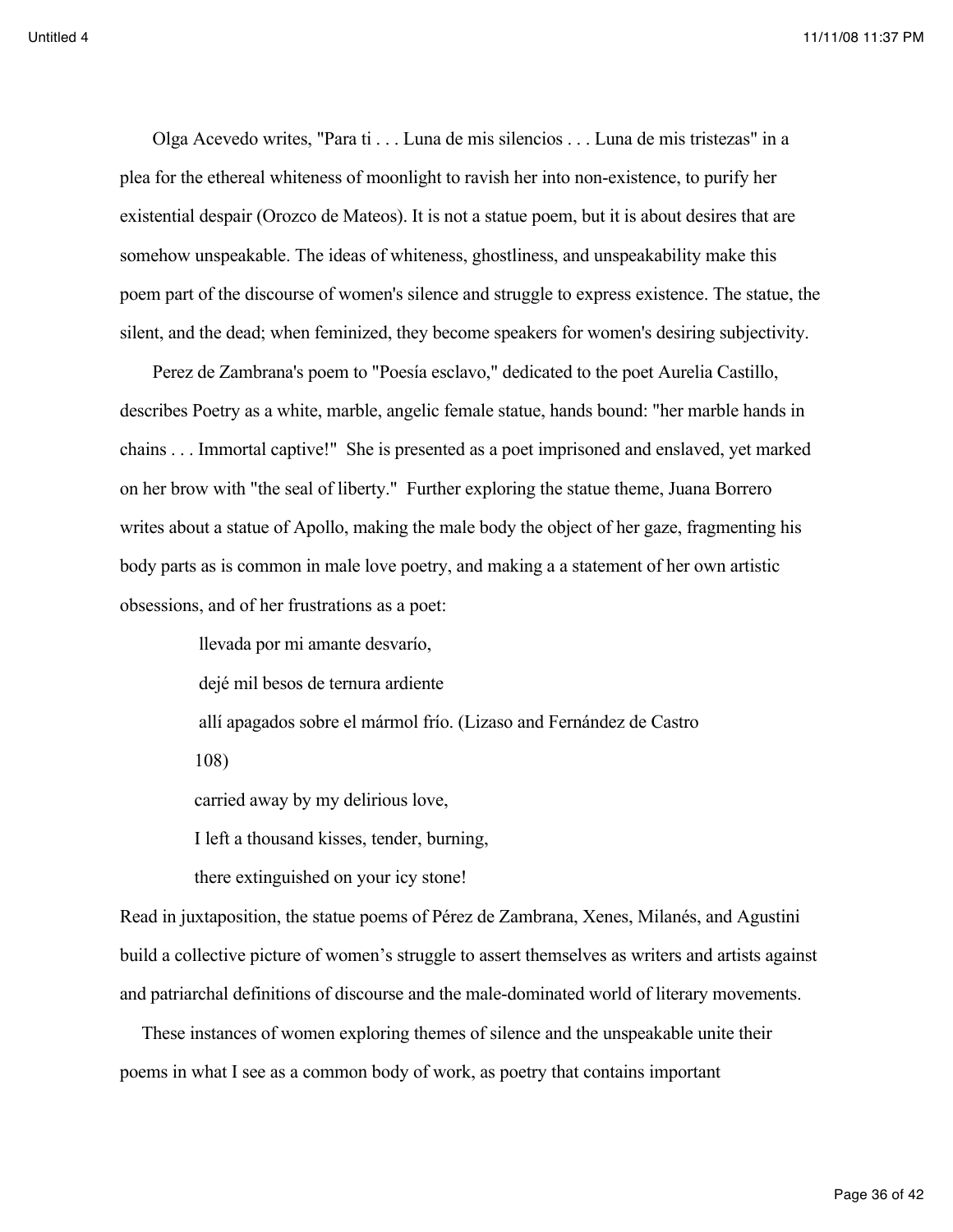commonalities. When they are read together, many of the poems in my anthology trace intertextual pathways and bring out aesthetic and political concerns of women poets that may not otherwise be apparent from reading their work in isolated instances, in anthologies that are comprised mostly of work by men.

Miriam Díaz-Diocaretz calls for the study of Spanish American women poets and their work in relation to the "alien text" of male-dominated literature by studying their "strategic discursive consciousness" (91). In other words, whether or not a woman poet's work fits neatly into expectations of form or literary movement is not the point from which to judge that work, but rather, from a point of understanding how she is engaging with the existing definitions of woman and writer in Hispanic culture. According to Diaz-Diocaretz, women poets cannot avoid being part of that discourse the way men can avoid it. Women poets lack that privilege. Diaz-Diocaretz outlines the prevailing discourses and claims, I think very rightly, that anything produced by a Hispanic woman poet up to the early 20th century falls into one of the following categories:

> 1. Written by a man in favor or men and at the same time against women (for example, medieval misogynous texts).

2. Written by a man in defence of women (in reply to the misogynous texts).

3. Written by a woman, criticizing men (for example, Jor Juana Inés de la Cruz's poem "Agure de inconsecuentes el gusto y la censura de los hombres que en las mujeres acusan lo que causan" 'She demonstrates the inconsistency of men's wishes in blaming women for what they themselves have caused')

4. Written by a woman in defence of herself (as individual and as woman)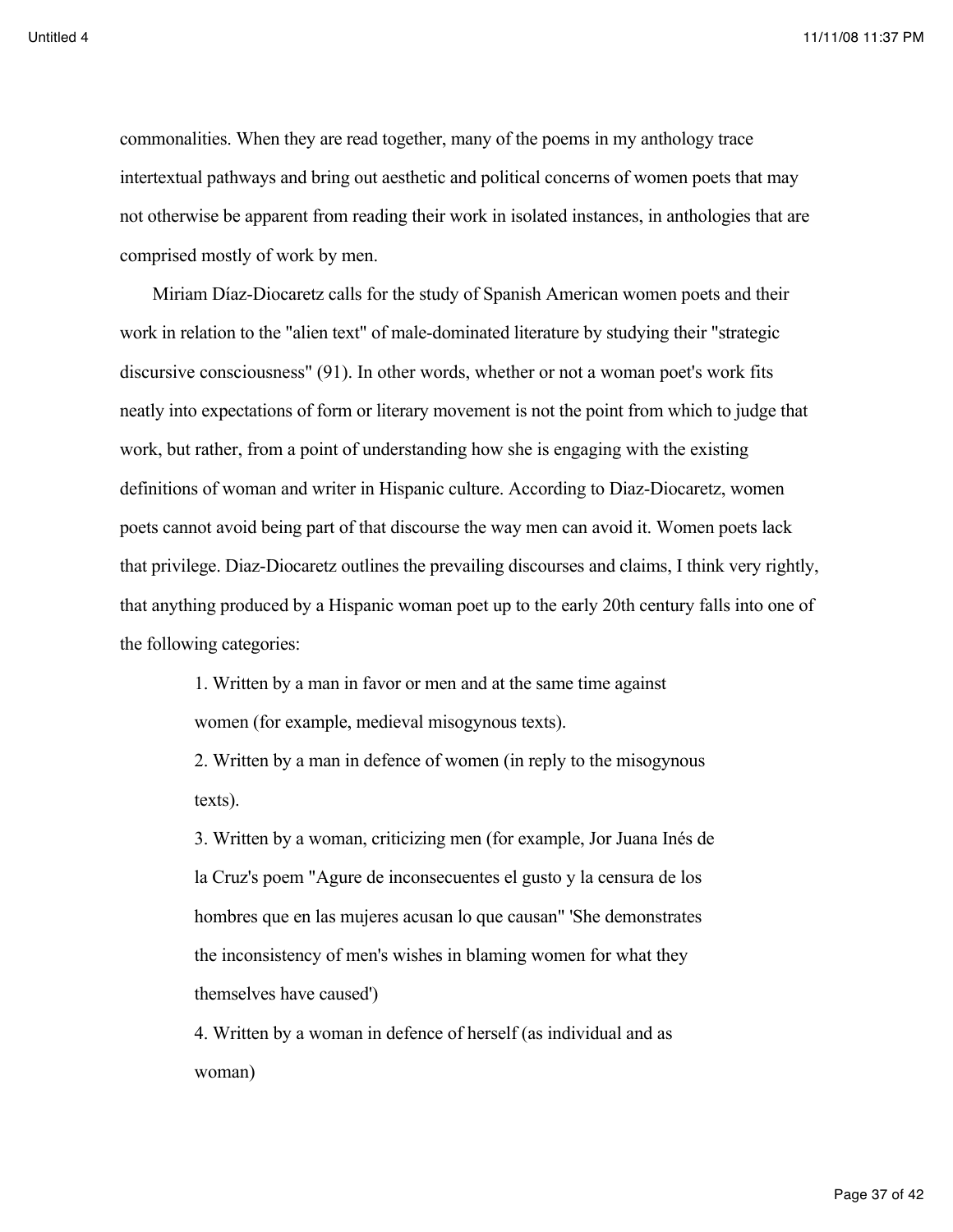5. Written by a woman in favour of women (as a collective) and of women's condition.

6. Written by a woman in favour of women and criticizing men.

(89-90)

Diaz-Diocaretz describes this relationship between women writers in Latin America and patriarchal ideologies as an 'alien text' in which women are subject to male-dominated definitions. In other words, women's poetry in the cases she describes should be seen as a conscious engagement with patriarchal ideologies (91).

Unruh, in *Performing Women and Modern Literary Culture in Latin America*, describes women writers of the 1920s as consciously acting in male-dominated discourse in their extraliterary activities as well, and speaks of women's active choices and "the periodic new meanings with which they invested the discourses framing their experience" (8). Women writers were claiming a public identity and had to position themselves in relation to the maledominated writing world. Unruh locates them "in a web of competing debates about literature, politics, and gender." According to Unruh, women poets were struggling to transcend a culture and an aesthetics "whose gendered discourse of modernity conceptualized them either outside of the modern or as its muses rather than its agents."

Gloria Bautista Gutiérrez sees Spanish American women poets of the early 20th century as conscious of their "alteridad" or alterity, and as taking a stance against the patriarchal order to write a feminine reality, not biologically or essentially female, but particularly expressive of the other-ness of women in Latin America (xi-xii). She describes how these female poets were particularly targeted for criticism and trivialization because of their success; critics called them "sensiblera," "cursi," and "escandalosa fabricante de versos eróticos" 'oversentimental, pretentious, and scandalous creators of erotic verse'. Her analysis concludes that women in this period were advancing human knowledge by a focus on the psychological, on the exploration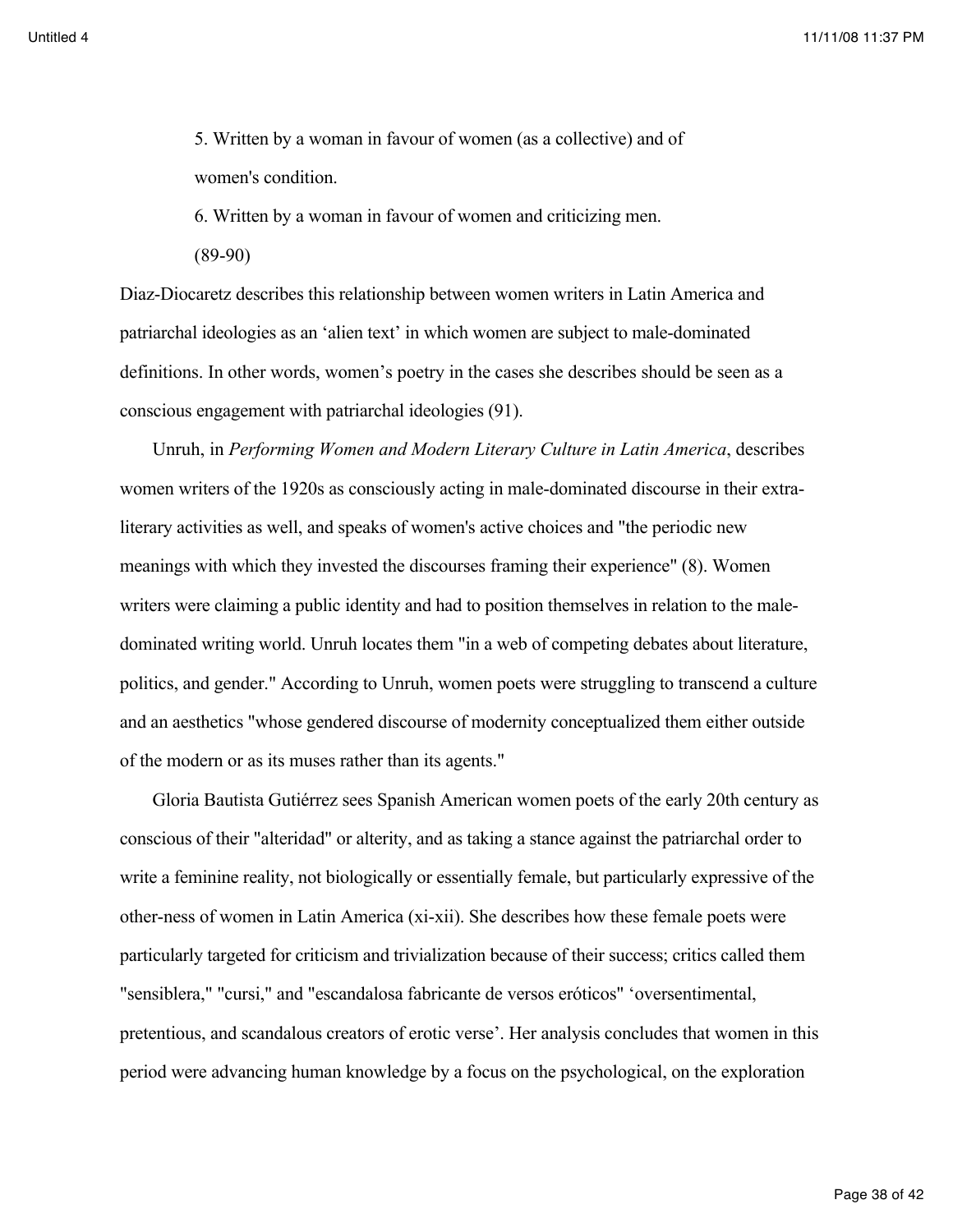of the subconscious, and "la demitificación de estereotipos y tradiciones subyugantes" 'the demysticizing of subjugating stereotypes and traditions' (xiii).

Diaz Diocaretz describes the ways in which women poets subverted claims of universality: Inscribing this 'women's' register in the structure of the lyrical genre, they articulate the formerly repressed position whose status of nonsubject has been concealed by the (pseudo) universality of dominant registers of male lyric tradition, and of modernism and postmodernism. Poetry allows them to subvert the canonized modes of authority (institutional, sexual, political), through a rejection of appropriate and assigned positions, and a refusal to collaborate in the unequal distribution of social and cultural capital.

Viewed through Diaz-Diocaretz's list of types of women's discourse, we can see commonalities in poems that seem otherwise quite different. For example, Juana Borrero's "Hijas de Ran" and Emma Vargas' "Manos Femeniles" both present an idyllic view of women's collectivity, of women performing and writing with and for each other. "Manos femeniles," though, shares other qualities with "Nacer Hombre," in that it's "in favor of women and criticizing men." Reading "Manos femeniles" and "Nacer hombre," knowing about them, illuminates the possiblity that "Hijas de Ran" was meant as an oblique criticism of masculine poetic discourse. Borrero's ondines, made of sea foam, disorderly and in constant motion and interaction, jostling each other, can be read in contrast to the modernista swan or statue, alone, serene, discrete from all the world around it, frozen in time. "Hijas de Ran" is a woman artist's claim to dynamic feminine collectivity in the creation of art.

Knowing about the swans, lilies, and statues as well as the color symbolism of "blue" or "azul" enables us as readers to recognize women poets of the turn of the century as positioning themselves as artists in public discourse. The mention of blueness, of blue water or sky as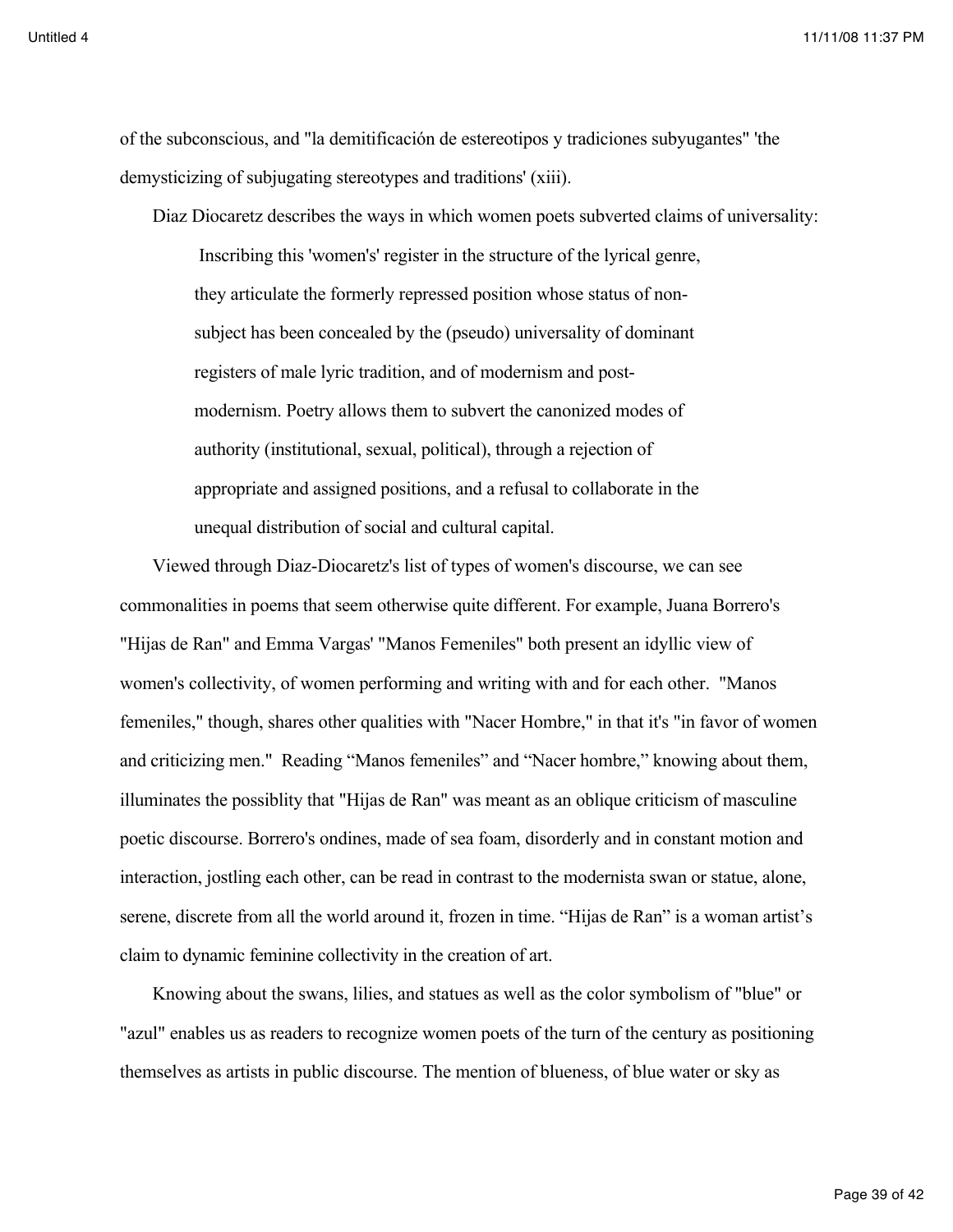aesthetic perfection, is like an alert message that signifies what is being talked about is not merely blue sky, but is Art itself and the artists' relation to it.

Turn of the century women poets engage with and position themselves in relation to "whiteness," "blueness" and "redness," often taking on the role of white, claiming it as especially feminine, the location of ethereal paradox; or taking on the role of redness as a physical disruption to blue and white. For example, Agustini's redness in "El Cisne" brings mortality, passion, blood, madness, bodies, and femininity into the realm of aesthetics; "el cisne asusta de rojo,/y yo de blanca doy miedo" 'the swan's terrified of red/and I'm scared of white'; these lines are a deliberate statement of aesthetic gender politics, a rejection of the sexism of male-dominated modernismo. Agustini also opposes her body "como sangrienta hiedra" 'like a blood-filled vine' against the cold, unfeeling statue in "Fiera de amor." In "Nocturno," Agustini describes the blue and white water and sky, and how as a bleeding swan she soars in flight while contaminating the lake of modernism's purity; it's an outrageous poem when considered in this light. Vaz Ferreira's roses, "thyrsus-stemmed"–deliberate mention of the thyrsus, carried by maenids in their frenzy–are included as desirable alternatives to logic. Emilia Bernal's jewels are blood-colored and rose-colored, as well as alabaster and azure; her physical engagement with the jewels in "Pedrería," seen in the context of modernismo, is a bold statement in favor of a sensual and diverse aesthetics. María Antonieta Le-Quesne, in the title poem of *Recodo azul* writes of following bloody footprints down winding roads, not the formal settings of modernismo, but the lonely blue pathways of the post-modern poet.

More and stronger connections need to be drawn not only among Latin American women poets of maenidism, but between their work and that of women in other countries like the Comtesse de Noailles of France, Edith Sodergran of Finland, Ada Negri, Vittoria Agancor Pompili, Zinaida Hippius, and others. Many of the women in this anthology were translators, including Aurelia Castillo, who translated Negri, Carducci, Lamartine, Byron, and Agancor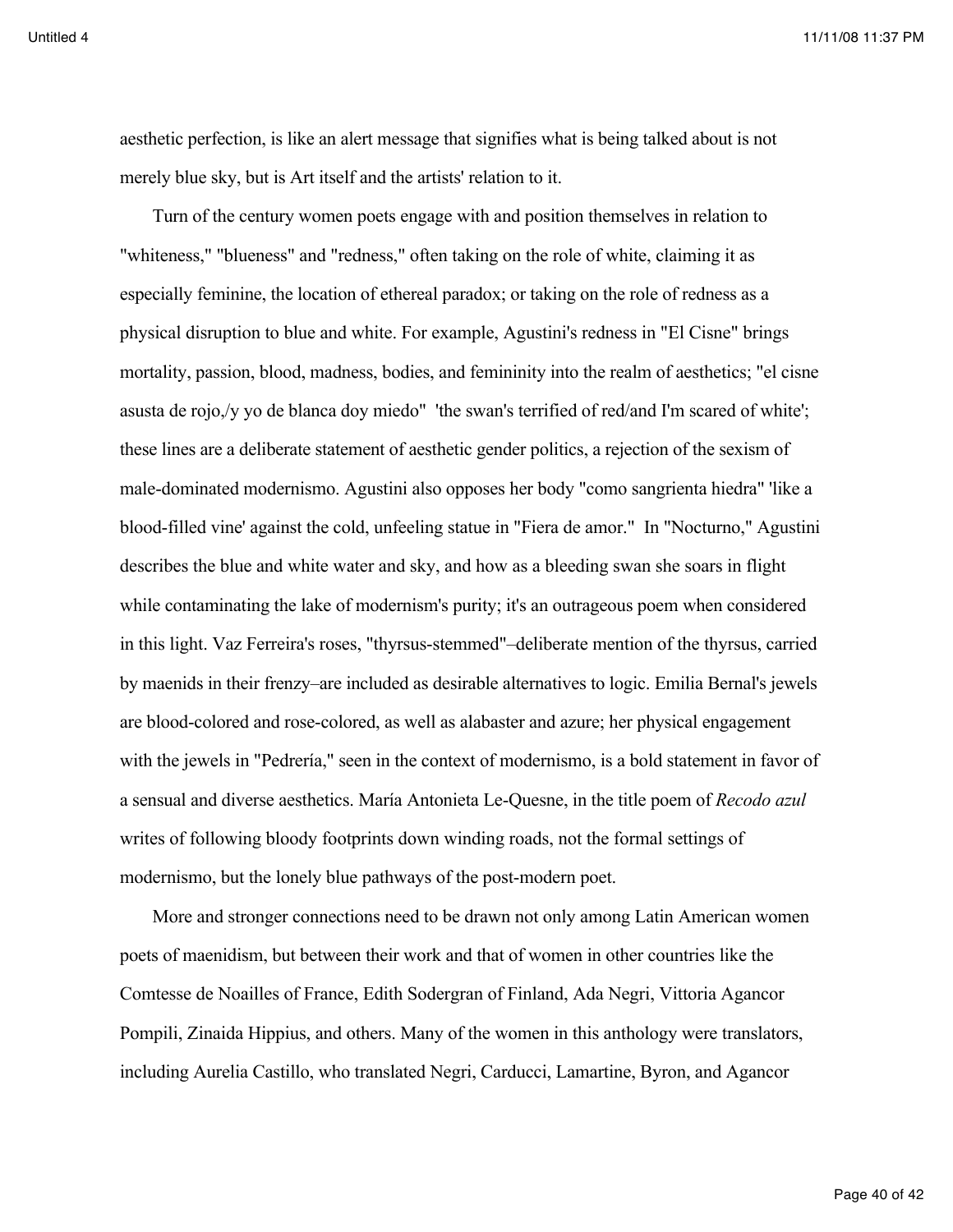Pompili; Nydia Lamarque, who translated Baudelaire, Rimbaud, and Racine; Mercedes Matamoros, who translated Byron, Longfellow, the poet Thomas Moore, Goethe, and Schiller; Luz Flórez Fernández de Azcuenaga, who translated the Comtesse de Noailles; and Emilia Bernal, who was a noted translator of Rosalia del Castro from Galician as well as of other writers in Catalan. These connections are an important thread to pursue further because critical geneologies often describe poetic influence as passing from Europe or the United States to Latin America by way of male intermediaries. Women poet-translators provide direct evidence to the contrary and of the ways they established their own literary and cross-cultural connections.

 In doing the research for this thesis, I have found that it is especially important in feminist research to consult multiple sources, both primary and secondary, to build a picture of the poet and her work. These sources should also vary as widely as possible in level of authority; in other words, a xeroxed pamphlet or small magazine read alongside a work of critical history from a professor at a major university. It is possible that the more institutional authority an anthology or literary history claims, the more layers of patriarchal judgement and erasure there may be–layers that must be circumvented by "sideways" research rather than research which respects the purity of institutional authority.

Clearly, it would be useful to look at magazines founded and edited by women, like *Feminiflor* in Bolivia or *La Voz de la Mujer* and *Espigas Sueltas* in Guatemala, or to look at magazines in which women played an active role, such as *Amauta*, from Peru, or *Azul y Gris* and *Orto*, from Cuba.

Many otherwise excellent feminist anthologies rely on poet life-myths that were perhaps constructed in order to make the poets seem marketable or acceptable. But the very qualities that go into a palatable womanly life-myth, that of motherhood and domesticity on the one hand, or neurotic passion on the other, serve to trivialize the woman's work, so that Pérez de Zambrana